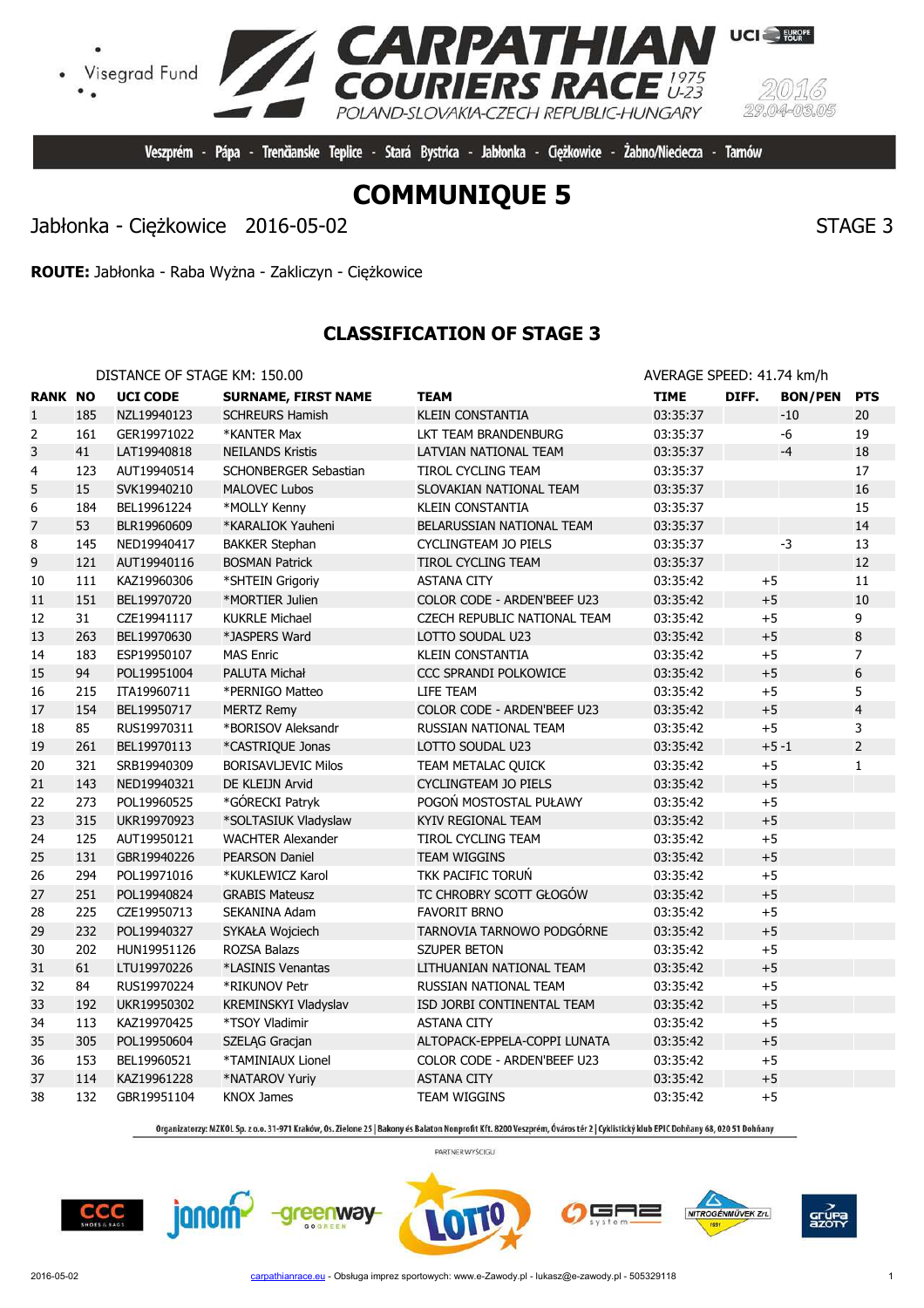



|    |     |             |                           | Veszprém - Pápa - Trenčianske Teplice - Stará Bystrica - Jabłonka - Ciężkowice - Żabno/Nieciecza - Tarnów |          |          |  |
|----|-----|-------------|---------------------------|-----------------------------------------------------------------------------------------------------------|----------|----------|--|
| 39 | 231 | POL19951124 | <b>PAWLAK Tobiasz</b>     | TARNOVIA TARNOWO PODGÓRNE                                                                                 | 03:35:42 | $+5$     |  |
| 40 | 301 | POL19940105 | REKITA Szymon             | ALTOPACK-EPPELA-COPPI LUNATA                                                                              | 03:35:42 | $+5$     |  |
| 41 | 312 | UKR19950412 | <b>MORUHA Anton</b>       | KYIV REGIONAL TEAM                                                                                        | 03:35:42 | $+5$     |  |
| 42 | 141 | NED19951212 | <b>JANSSEN Adriaan</b>    | CYCLINGTEAM JO PIELS                                                                                      | 03:35:42 | $+5$     |  |
| 43 | 191 | UKR19940202 | <b>KLEPIKOV Ilya</b>      | ISD JORBI CONTINENTAL TEAM                                                                                | 03:35:42 | $+5$     |  |
| 44 | 291 | POL19961008 | *ZŁOTOWICZ Patryk         | TKK PACIFIC TORUŃ                                                                                         | 03:35:42 | $+5$     |  |
| 45 | 253 | POL19950215 | <b>KONWA Piotr</b>        | TC CHROBRY SCOTT GŁOGÓW                                                                                   | 03:35:42 | $+5 - 1$ |  |
| 46 | 304 | ITA19940121 | <b>TORTOMASI Leonardo</b> | ALTOPACK-EPPELA-COPPI LUNATA                                                                              | 03:35:42 | $+5$     |  |
| 47 | 223 | CZE19950830 | <b>FIALA Petr</b>         | <b>FAVORIT BRNO</b>                                                                                       | 03:35:42 | $+5$     |  |
| 48 | 112 | KAZ19940625 | LUCHSHENKO Sergey         | <b>ASTANA CITY</b>                                                                                        | 03:35:42 | $+5$     |  |
| 49 | 81  | RUS19960926 | *CHERKASOV Nikolay        | RUSSIAN NATIONAL TEAM                                                                                     | 03:35:42 | $+5$     |  |
| 50 | 224 | CZE19951023 | <b>NEUMAN Dominik</b>     | <b>FAVORIT BRNO</b>                                                                                       | 03:35:42 | $+5$     |  |
| 51 | 71  | UKR19970104 | *SHEVCHUK Taras           | UKRAINIAN NATIONAL TEAM                                                                                   | 03:35:42 | $+5$     |  |
| 52 | 152 | NED19950805 | <b>HEMROLLE Johan</b>     | COLOR CODE - ARDEN'BEEF U23                                                                               | 03:35:42 | $+5$     |  |
| 53 | 262 | BEL19970502 | *VERWILST Aaron           | LOTTO SOUDAL U23                                                                                          | 03:35:42 | $+5$     |  |
| 54 | 311 | UKR19950926 | SHUMILOV Yurii            | KYIV REGIONAL TEAM                                                                                        | 03:35:42 | $+5$     |  |
| 55 | 171 | SVK19960130 | *BELLAN Juraj             | DUKLA BANSKA BYSTRICA                                                                                     | 03:35:42 | $+5$     |  |
| 56 | 82  | RUS19961207 | *KURIANOV Stepan          | RUSSIAN NATIONAL TEAM                                                                                     | 03:35:42 | $+5$     |  |
| 57 | 101 | NOR19941009 | EIKELAND Ken-Levi         | TEAM FIXIT.NO                                                                                             | 03:35:42 | $+5$     |  |
| 58 | 163 | GER19950510 | ROHDE Leon R.             | LKT TEAM BRANDENBURG                                                                                      | 03:35:42 | $+5 - 2$ |  |
| 59 | 193 | UKR19960216 | *MALEEV Timur             | ISD JORBI CONTINENTAL TEAM                                                                                | 03:35:42 | $+5$     |  |
| 60 | 255 | POL19960506 | *TUREK Kamil              | TC CHROBRY SCOTT GŁOGÓW                                                                                   | 03:35:42 | $+5$     |  |
| 61 | 33  | CZE19960127 | *SIPOS Marek              | CZECH REPUBLIC NATIONAL TEAM                                                                              | 03:35:42 | $+5$     |  |
| 62 | 302 | ITA19941128 | <b>ALBAN Matteo</b>       | ALTOPACK-EPPELA-COPPI LUNATA                                                                              | 03:35:42 | $+5$     |  |
| 63 | 314 | UKR19960910 | *BONDARENKO Pavlo         | KYIV REGIONAL TEAM                                                                                        | 03:35:42 | $+5$     |  |
| 64 | 124 | AUT19940922 | <b>PAULUS Dennis</b>      | TIROL CYCLING TEAM                                                                                        | 03:35:42 | $+5$     |  |
| 65 | 235 | POL19950311 | <b>KRZYWDA Patryk</b>     | TARNOVIA TARNOWO PODGÓRNE                                                                                 | 03:35:42 | $+5$     |  |
| 66 | 103 | NOR19960606 | *MADSEN Kristoffer        | TEAM FIXIT.NO                                                                                             | 03:35:42 | $+5$     |  |
| 67 | 54  | BLR19950630 | AKHRAMENKA Yauheni        | BELARUSSIAN NATIONAL TEAM                                                                                 | 03:35:42 | $+5$     |  |
| 68 | 211 | ITA19940702 | <b>ACCO Francesco</b>     | LIFE TEAM                                                                                                 | 03:35:42 | $+5$     |  |
| 69 | 214 | ITA19960827 | *GARZI Lorenzo            | LIFE TEAM                                                                                                 | 03:35:42 | $+5$     |  |
| 70 | 195 | UKR19960208 | *UDOD Rinat               | ISD JORBI CONTINENTAL TEAM                                                                                | 03:35:42 | $+5$     |  |
| 71 | 264 | BEL19970617 | *VANHOUCKE Harm           | LOTTO SOUDAL U23                                                                                          | 03:35:42 | $+5$     |  |
| 72 | 221 | CZE19940222 | DOLEZEL Radovan           | <b>FAVORIT BRNO</b>                                                                                       | 03:35:42 | $+5$     |  |
| 73 | 144 | NED19940507 | <b>BOS Maikel</b>         | <b>CYCLINGTEAM JO PIELS</b>                                                                               | 03:35:42 | $+5$     |  |
| 74 | 34  | CZE19970516 | *SORM Jiri                | CZECH REPUBLIC NATIONAL TEAM                                                                              | 03:35:42 | $+5$     |  |
| 75 | 323 | SRB19940506 | STEFANOVIC Stefan         | TEAM METALAC QUICK                                                                                        | 03:35:42 | $+5$     |  |
| 76 | 204 | HUN19960326 | *MORICZ Daniel            | <b>SZUPER BETON</b>                                                                                       | 03:35:42 | $+5$     |  |
| 77 | 271 | POL19960125 | *SOLIŃSKI Patryk          | POGOŃ MOSTOSTAL PUŁAWY                                                                                    | 03:35:42 | $+5$     |  |
| 78 | 213 | ITA19940321 | <b>CARESIA Gianmarco</b>  | LIFE TEAM                                                                                                 | 03:36:05 | $+28$    |  |
| 79 | 72  | UKR19951012 | <b>GLADYSH Roman</b>      | UKRAINIAN NATIONAL TEAM                                                                                   | 03:36:08 | $+31$    |  |
| 80 | 281 | GER19960416 | *JURSS Malte              | KED - STEVENS RADTEAM BERLIN                                                                              | 03:36:10 | $+33$    |  |
| 81 | 274 | POL19950110 | SOLIŃSKI Jakub            | POGON MOSTOSTAL PUŁAWY                                                                                    | 03:36:10 | $+33$    |  |
| 82 | 303 | ITA19960607 | *FUGGIANO Rocco           | ALTOPACK-EPPELA-COPPI LUNATA                                                                              | 03:36:10 | $+33$    |  |
| 83 | 83  | RUS19950124 | KOBERNIAK Evgenii         | RUSSIAN NATIONAL TEAM                                                                                     | 03:36:10 | $+33$    |  |
| 84 | 11  | SVK19941227 | <b>KRAJICEK Matej</b>     | SLOVAKIAN NATIONAL TEAM                                                                                   | 03:36:10 | $+33$    |  |
| 85 | 75  | UKR19951105 | POHORELOV Vladyslav       | UKRAINIAN NATIONAL TEAM                                                                                   | 03:36:10 | $+33$    |  |
| 86 | 164 | GER19960307 | *FRAHM Jasper             | LKT TEAM BRANDENBURG                                                                                      | 03:36:10 | $+33$    |  |
| 87 | 155 | BEL19940522 | ROBEET Ludovic            | COLOR CODE - ARDEN'BEEF U23                                                                               | 03:36:10 | $+33$    |  |
| 88 | 95  | POL19940715 | STOSZ Patryk              | CCC SPRANDI POLKOWICE                                                                                     | 03:36:10 | $+33$    |  |
| 89 | 272 | POL19950422 | KASPERKIEWICZ Maciej      | POGOŃ MOSTOSTAL PUŁAWY                                                                                    | 03:36:10 | $+33$    |  |

Organizatorzy: MZKOL Sp. z o.o. 31-971 Kraków, Os. Zielone 25 | Bakony és Balaton Nonprofit Kft. 8200 Veszprém, Óváros tér 2 | Cyklistický klub EPIC Dohňany 68, 020 51 Dohňany









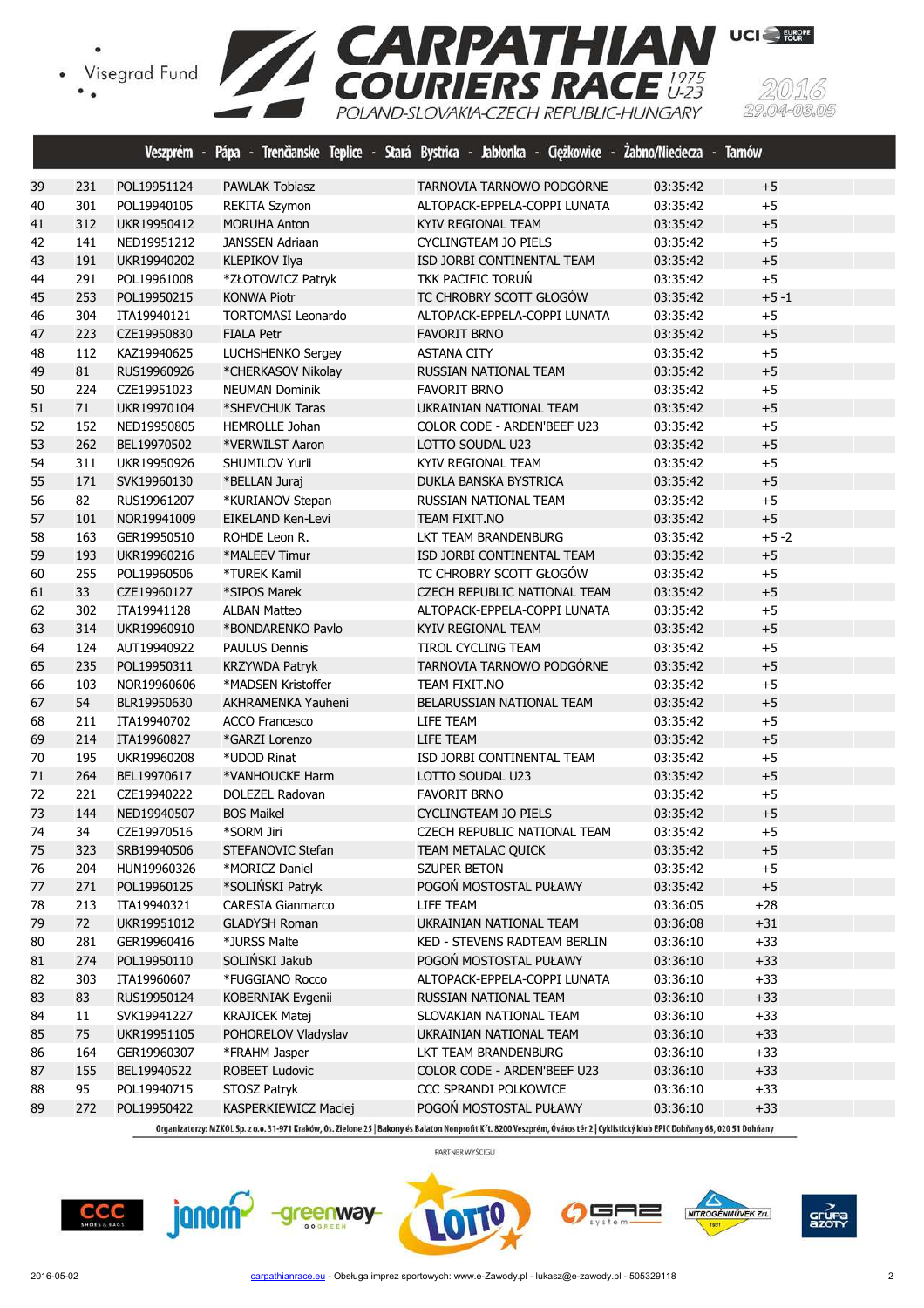

|     |     | Veszprém -  | Pápa - Trenčianske Teplice<br>œ. | <b>Stará</b> | Bystrica - Jabłonka - Ciężkowice - | Zabno/Nieciecza - | <b>Tarnów</b> |
|-----|-----|-------------|----------------------------------|--------------|------------------------------------|-------------------|---------------|
| 90  | 21  | POL19970824 | *SAJNOK Szymon                   |              | POLISH NATIONAL TEAM               | 03:36:10          | $+33$         |
| 91  | 92  | POL19950217 | <b>BROŻYNA Piotr</b>             |              | CCC SPRANDI POLKOWICE              | 03:36:22          | $+45$         |
| 92  | 93  | POL19960102 | *MAŁECKI Kamil                   |              | <b>CCC SPRANDI POLKOWICE</b>       | 03:36:22          | $+45$         |
| 93  | 135 | GBR19950208 | <b>THOMPSON Michael</b>          |              | <b>TEAM WIGGINS</b>                | 03:36:22          | $+45$         |
| 94  | 142 | NED19940623 | <b>VERDICK Gijs</b>              |              | CYCLINGTEAM JO PIELS               | 03:36:22          | $+45$         |
| 95  | 182 | POR19940703 | <b>BICO Nuno</b>                 |              | <b>KLEIN CONSTANTIA</b>            | 03:36:22          | $+45$         |
| 96  | 285 | GER19940616 | <b>CARSTENSEN Lucas</b>          |              | KED - STEVENS RADTEAM BERLIN       | 03:36:22          | $+45$         |
| 97  | 32  | CZE19960924 | *CAMDRA Pavel                    |              | CZECH REPUBLIC NATIONAL TEAM       | 03:36:22          | $+45$         |
| 98  | 165 | GER19951030 | <b>KESSLER Robert</b>            |              | LKT TEAM BRANDENBURG               | 03:36:22          | $+45$         |
| 99  | 24  | POL19950805 | <b>KARBOWY Marcin</b>            |              | POLISH NATIONAL TEAM               | 03:36:40          | $+1:03$       |
| 100 | 91  | POL19971030 | *BANASZEK Alan                   |              | <b>CCC SPRANDI POLKOWICE</b>       | 03:36:55          | $+1:18$       |
| 101 | 52  | BLR19940721 | SHEMETAU Mikhail                 |              | BELARUSSIAN NATIONAL TEAM          | 03:37:08          | $+1:31$       |
| 102 | 201 | HUN19960928 | *FILUTAS Viktor                  |              | <b>SZUPER BETON</b>                | 03:37:12          | $+1:35$       |
| 103 | 233 | POL19960127 | *WIEWIÓR Patryk                  |              | TARNOVIA TARNOWO PODGÓRNE          | 03:37:50          | $+2:13$       |
| 104 | 104 | NOR19960716 | *JACOBSEN Andreas                |              | TEAM FIXIT.NO                      | 03:37:59          | $+2:22$       |
| 105 | 35  | CZE19971201 | *STIBINGER Matej                 |              | CZECH REPUBLIC NATIONAL TEAM       | 03:38:12          | $+2:35$       |
| 106 | 122 | AUT19961002 | *BRKIC Benjamin                  |              | TIROL CYCLING TEAM                 | 03:35:42          | $+5$          |
| 107 | 162 | GER19940919 | <b>SOBALLA Carl</b>              |              | LKT TEAM BRANDENBURG               | 03:38:15          | $+2:38$       |
| 108 | 313 | UKR19940518 | KOZACHENKO Serhii                |              | KYIV REGIONAL TEAM                 | 03:35:42          | $+5$          |
| 109 | 102 | NOR19950819 | <b>OVERLAND Bjornar</b>          |              | TEAM FIXIT.NO                      | 03:38:49          | $+3:12$       |
| 110 | 133 | GBR19950117 | <b>KELLY Jake</b>                |              | <b>TEAM WIGGINS</b>                | 03:38:49          | $+3:12-3$     |
| 111 | 23  | POL19960127 | *WEWIÓR Dominik                  |              | POLISH NATIONAL TEAM               | 03:39:23          | $+3:46$       |
| 112 | 42  | LAT19970420 | *GAVARS Eriks                    |              | LATVIAN NATIONAL TEAM              | 03:39:25          | $+3:48-2$     |
| 113 | 275 | POL19961012 | *ZAWISTOWSKI Kamil               |              | POGOŃ MOSTOSTAL PUŁAWY             | 03:43:37          | $+8:00$       |
| 114 | 254 | POL19961129 | *NOWICKI Kacper                  |              | TC CHROBRY SCOTT GŁOGÓW            | 03:43:43          | $+8:06$       |
| 115 | 13  | SVK19960612 | *BASKA Denis                     |              | SLOVAKIAN NATIONAL TEAM            | 03:43:51          | $+8:14$       |
| 116 | 45  | LAT19970118 | *RUBENIS Klavs                   |              | LATVIAN NATIONAL TEAM              | 03:43:51          | $+8:14$       |
| 117 | 44  | LAT19970720 | *RIEKSTINS Matiss                |              | LATVIAN NATIONAL TEAM              | 03:43:51          | $+8:14$       |
| 118 | 134 | GBR19950326 | <b>HALL Luc</b>                  |              | <b>TEAM WIGGINS</b>                | 03:44:01          | $+8:24$       |
| 119 | 332 | SRB19970116 | *NIMCEVIC Dario                  |              | MUGENRACE TEAM PROLOG              | 03:44:01          | $+8:24$       |
| 120 | 234 | POL19951216 | KORCZYŃSKI Borys                 |              | TARNOVIA TARNOWO PODGÓRNE          | 03:44:10          | $+8:33$       |
| 121 | 212 | ITA19950502 | <b>BORDACCHINI Andrea</b>        |              | LIFE TEAM                          | 03:44:10          | $+8:33$       |
|     | 14  | SVK19941031 | VANCO Jakub                      |              | SLOVAKIAN NATIONAL TEAM            | <b>DNF</b>        |               |
|     | 22  | POL19970531 | *SLAWEK Damian                   |              | POLISH NATIONAL TEAM               | <b>DNF</b>        |               |
|     | 25  | POL19970129 | *SOWIŃSKI Artur                  |              | POLISH NATIONAL TEAM               | <b>DNF</b>        |               |
|     | 55  | BLR19950816 | <b>TSISHCHANKA Hardzei</b>       |              | BELARUSSIAN NATIONAL TEAM          | <b>DNF</b>        |               |
|     | 64  | LTU19960325 | *SVETIKAS Gintaras               |              | LITHUANIAN NATIONAL TEAM           | <b>DNF</b>        |               |
|     | 172 | SVK19961022 | *STRMISKA Andrej                 |              | DUKLA BANSKA BYSTRICA              | <b>DNF</b>        |               |
|     | 194 | UKR19960906 | *SELIVERSOV Roman                |              | ISD JORBI CONTINENTAL TEAM         | <b>DNF</b>        |               |
|     | 222 | CZE19970916 | *KUNT Lukas                      |              | <b>FAVORIT BRNO</b>                | <b>DNF</b>        |               |
|     | 252 | POL19940822 | NAJS Jakub                       |              | TC CHROBRY SCOTT GŁOGÓW            | <b>DNF</b>        |               |
|     | 282 | GER19970729 | *MALCHAREK Moritz                |              | KED - STEVENS RADTEAM BERLIN       | <b>DNF</b>        |               |
|     | 293 | POL19971014 | *SÓJKA Mikołaj                   |              | TKK PACIFIC TORUŃ                  | <b>DNF</b>        |               |
|     | 295 | POL19960713 | *ZIELIŃSKI Marceli               |              | TKK PACIFIC TORUN                  | <b>DNF</b>        |               |
|     | 322 | SRB19960227 | *DRAGAJEVIC Milan                |              | TEAM METALAC QUICK                 | <b>DNF</b>        |               |
|     | 325 | SRB19970804 | *BAZALAC Miloje                  |              | TEAM METALAC QUICK                 | <b>DNF</b>        |               |
|     | 331 | HUN19970722 | *ZATHURECZKY Mark                |              | MUGENRACE TEAM PROLOG              | <b>DNF</b>        |               |
|     | 105 | NOR19950219 | BREIVOLD Jon                     |              | TEAM FIXIT.NO                      | <b>DNS</b>        |               |
|     | 283 | GER19950513 | NIEDERLAG Luca                   |              | KED - STEVENS RADTEAM BERLIN       | <b>DNS</b>        |               |

Organizatorzy: MZKOL Sp. z o.o. 31-971 Kraków, Os. Zielone 25 | Bakony és Balaton Nonprofit Kft. 8200 Veszprém, Óváros tér 2 | Cyklistický klub EPIC Dohňany 68, 020 51 Dohňany PARTNER WYŚCIGU











15.

-0305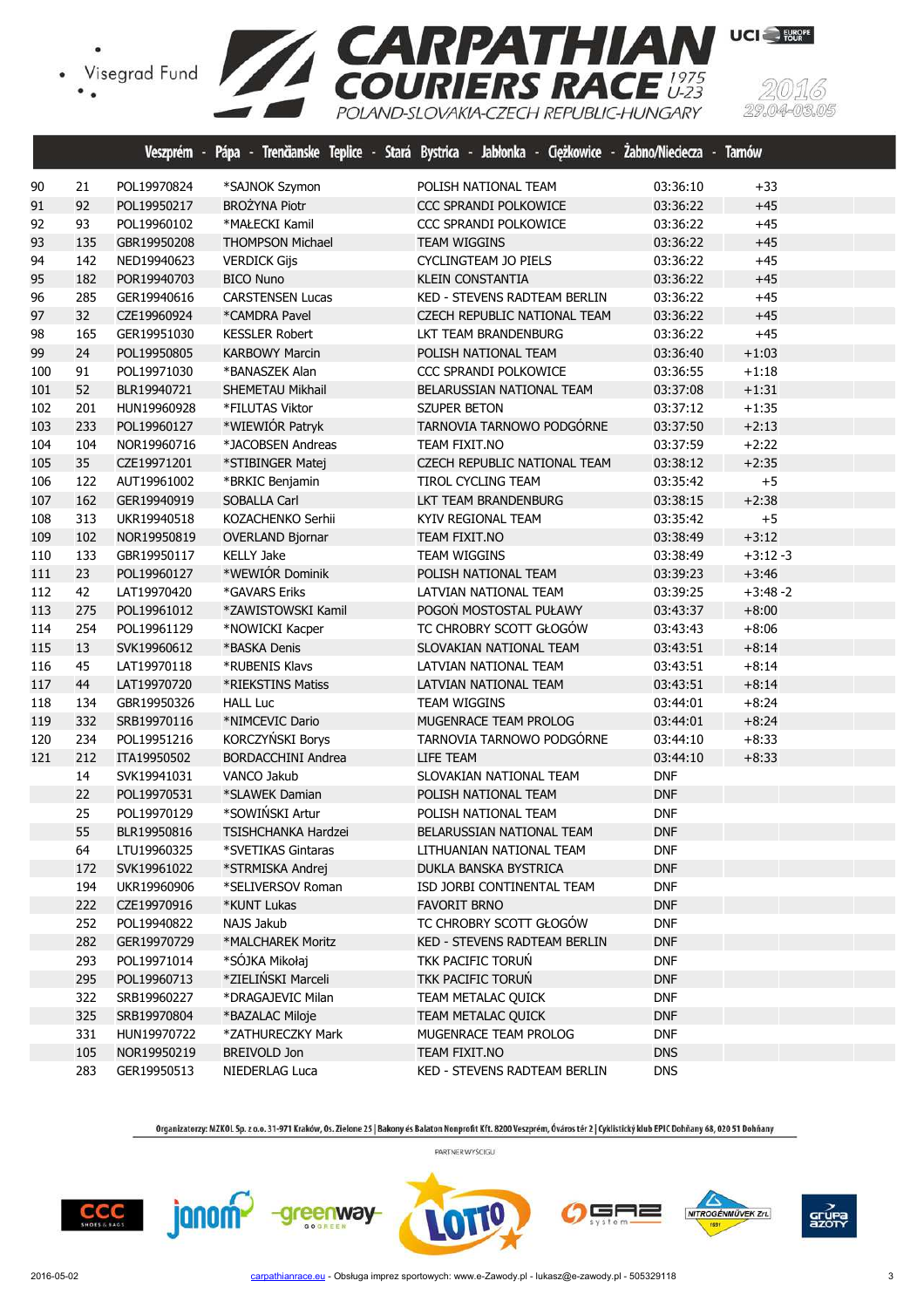Visegrad Fund  $\bullet$ 



Veszprém - Pápa - Trenčianske Teplice - Stará Bystrica - Jabłonka - Cieżkowice -Żabno/Nieciecza - Tarnów

| <b>RIDERS:</b>        |     |
|-----------------------|-----|
| STARTING              | 136 |
| FINISHING             | 121 |
| OUT OF TIME LIMITS    | O   |
| <b>DISQUALIFICATE</b> | Ω   |

## **TEAM CLASSIFICATION ON STAGE 3**

|                | <b>RANK UCI CODE</b> | <b>TEAM</b>                  | <b>COUNTRY</b> | <b>TIME</b> | DIFF.    |
|----------------|----------------------|------------------------------|----------------|-------------|----------|
| 1              | <b>KLC</b>           | <b>KLEIN CONSTANTIA</b>      | <b>CZE</b>     | 10:46:56    |          |
| $\overline{2}$ | <b>TIR</b>           | <b>TIROL CYCLING TEAM</b>    | <b>AUT</b>     | 10:46:56    |          |
| 3              | <b>CJP</b>           | CYCLINGTEAM JO PIELS         | <b>NED</b>     | 10:47:01    | $+5$     |
| 4              | <b>CCA</b>           | COLOR CODE - ARDEN'BEEF U23  | <b>BEL</b>     | 10:47:06    | $+10$    |
| 5              | <b>TSE</b>           | <b>ASTANA CITY</b>           | <b>KAZ</b>     | 10:47:06    | $+10$    |
| 6              | <b>LTS</b>           | LOTTO SOUDAL U23             | <b>BEL</b>     | 10:47:06    | $+10$    |
| 7              | <b>RUS</b>           | RUSSIAN NATIONAL TEAM        | <b>RUS</b>     | 10:47:06    | $+10$    |
| 8              | <b>KYV</b>           | KYIV REGIONAL TEAM           | <b>UKR</b>     | 10:47:06    | $+10$    |
| 9              | <b>ALT</b>           | ALTOPACK-EPPELA-COPPI LUNATA | <b>ITA</b>     | 10:47:06    | $+10$    |
| 10             | <b>FVB</b>           | <b>FAVORIT BRNO</b>          | <b>CZE</b>     | 10:47:06    | $+10$    |
| 11             | <b>CLG</b>           | TC CHROBRY SCOTT GŁOGÓW      | POL            | 10:47:06    | $+10$    |
| 12             | <b>TAR</b>           | TARNOVIA TARNOWO PODGÓRNE    | POL            | 10:47:06    | $+10$    |
| 13             | <b>ISD</b>           | ISD JORBI CONTINENTAL TEAM   | <b>UKR</b>     | 10:47:06    | $+10$    |
| 14             | <b>CZE</b>           | CZECH REPUBLIC NATIONAL TEAM | <b>CZE</b>     | 10:47:06    | $+10$    |
| 15             | LFT.                 | <b>I TFF TFAM</b>            | <b>ITA</b>     | 10:47:06    | $+10$    |
| 16             | <b>LKT</b>           | LKT TEAM BRANDENBURG         | <b>GER</b>     | 10:47:29    | $+33$    |
| 17             | <b>PMP</b>           | POGOŃ MOSTOSTAL PUŁAWY       | POL            | 10:47:34    | $+38$    |
| 18             | <b>WGN</b>           | <b>TEAM WIGGINS</b>          | <b>GBR</b>     | 10:47:46    | $+50$    |
| 19             | <b>UKR</b>           | UKRAINIAN NATIONAL TEAM      | <b>UKR</b>     | 10:48:00    | $+1:04$  |
| 20             | CCC                  | CCC SPRANDI POLKOWICE        | <b>POL</b>     | 10:48:14    | $+1:18$  |
| 21             | <b>BLR</b>           | BELARUSSIAN NATIONAL TEAM    | <b>BLR</b>     | 10:48:27    | $+1:31$  |
| 22             | <b>SZB</b>           | <b>SZUPER BETON</b>          | <b>HUN</b>     | 10:48:36    | $+1:40$  |
| 23             | <b>FIX</b>           | TEAM FIXIT.NO                | <b>NOR</b>     | 10:49:23    | $+2:27$  |
| 24             | <b>POL</b>           | POLISH NATIONAL TEAM         | <b>POL</b>     | 10:52:13    | $+5:17$  |
| 25             | <b>SVK</b>           | SLOVAKIAN NATIONAL TEAM      | <b>SVK</b>     | 10:55:38    | $+8:42$  |
| 26             | LAT                  | LATVIAN NATIONAL TEAM        | LAT            | 10:58:53    | $+11:57$ |

## **MOUNTAIN PREMIUM ON STAGE 3**

|               | 19 KM Harkabuz     |                            |                              |               |
|---------------|--------------------|----------------------------|------------------------------|---------------|
|               | <b>RANK NUMBER</b> | <b>SURNAME, FIRST NAME</b> | TEAM                         | <b>PTS</b>    |
| $\mathbf{1}$  | 132                | KNOX James                 | <b>TEAM WIGGINS</b>          | 3             |
| $\mathcal{L}$ | 83                 | KOBERNIAK Evgenii          | RUSSIAN NATIONAL TEAM        | $\mathcal{L}$ |
| 3             | 304                | <b>TORTOMASI Leonardo</b>  | ALTOPACK-EPPELA-COPPI LUNATA |               |

Organizatorzy: MZKOL Sp. z o.o. 31-971 Kraków, Os. Zielone 25 | Bakony és Balaton Nonprofit Kft. 8200 Veszprém, Óváros tér 2 | Cyklistický klub EPIC Dohňany 68, 020 51 Dohňany

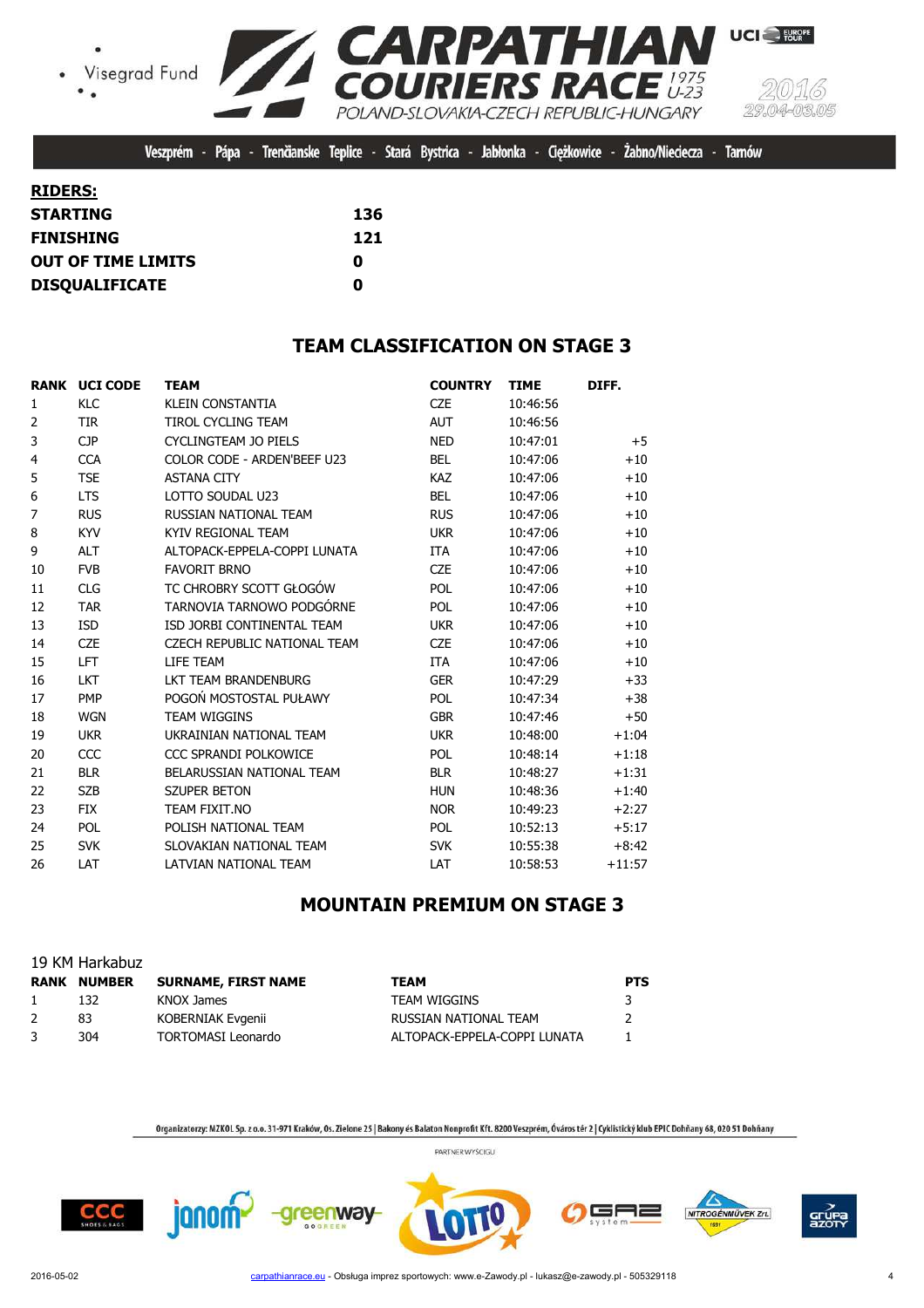





UCI<sup>-</sup>FURPE

Veszprém - Pápa - Trenčianske Teplice - Stará Bystrica - Jabłonka - Cieżkowice -Żabno/Nieciecza -**Tarnów** 

55 KM Gruszowiec

|              | <b>RANK NUMBER</b> | <b>SURNAME, FIRST NAME</b> | <b>TEAM</b>             | <b>PTS</b>     |
|--------------|--------------------|----------------------------|-------------------------|----------------|
| 1            | 135                | <b>THOMPSON Michael</b>    | <b>TEAM WIGGINS</b>     | 3              |
| 2            | 182                | <b>BICO Nuno</b>           | <b>KLEIN CONSTANTIA</b> | $\overline{2}$ |
| 3            | 162                | SOBALLA Carl               | LKT TEAM BRANDENBURG    |                |
|              | 74 KM Pogorzelisko |                            |                         |                |
|              | <b>RANK NUMBER</b> | <b>SURNAME, FIRST NAME</b> | <b>TEAM</b>             | <b>PTS</b>     |
| $\mathbf{1}$ | 182                | <b>BICO Nuno</b>           | KLEIN CONSTANTIA        | 3              |
| 2            | 263                | <b>JASPERS Ward</b>        | LOTTO SOUDAL U23        | $\overline{2}$ |
| 3            | 132                | KNOX James                 | <b>TEAM WIGGINS</b>     |                |
|              | 93 KM Rozdziele    |                            |                         |                |
|              | <b>RANK NUMBER</b> | <b>SURNAME, FIRST NAME</b> | <b>TEAM</b>             | <b>PTS</b>     |
| 1            | 132                | <b>KNOX James</b>          | <b>TEAM WIGGINS</b>     | 3              |
| 2            | 41                 | <b>NEILANDS Kristis</b>    | LATVIAN NATIONAL TEAM   | 2              |
| 3            | 181                | <b>BOKELOH Jonas</b>       | KLEIN CONSTANTIA        |                |

## **INTERMEDIATE SPRINTS ON STAGE 3**

|   | 24 KM Raba Wyżna   |                            |                         |            |            |
|---|--------------------|----------------------------|-------------------------|------------|------------|
|   | <b>RANK NUMBER</b> | <b>SURNAME, FIRST NAME</b> | <b>TEAM</b>             | <b>PTS</b> | <b>BON</b> |
| 1 | 145                | <b>BAKKER Stephan</b>      | CYCLINGTEAM JO PIELS    | 3          | $-3s$ .    |
| 2 | 163                | ROHDE Leon R.              | LKT TEAM BRANDENBURG    | 2          | $-2s$ .    |
| 3 | 253                | <b>KONWA Piotr</b>         | TC CHROBRY SCOTT GŁOGOW |            | $-1$ s.    |
|   | 133 KM Zakliczyn   |                            |                         |            |            |
|   | <b>RANK NUMBER</b> | <b>SURNAME, FIRST NAME</b> | <b>TEAM</b>             | <b>PTS</b> | <b>BON</b> |
| 1 | 133                | <b>KELLY Jake</b>          | <b>TEAM WIGGINS</b>     | 3          | $-3s$ .    |
| 2 | 42                 | <b>GAVARS Eriks</b>        | LATVIAN NATIONAL TEAM   |            | $-2$ s.    |

3 261 CASTRIQUE Jonas LOTTO SOUDAL U23 1 -1 s.

Organizatorzy: MZKOL Sp. z o.o. 31-971 Kraków, Os. Zielone 25 | Bakony és Balaton Nonprofit Kft. 8200 Veszprém, Óváros tér 2 | Cyklistický klub EPIC Dohňany 68, 020 51 Dohňany











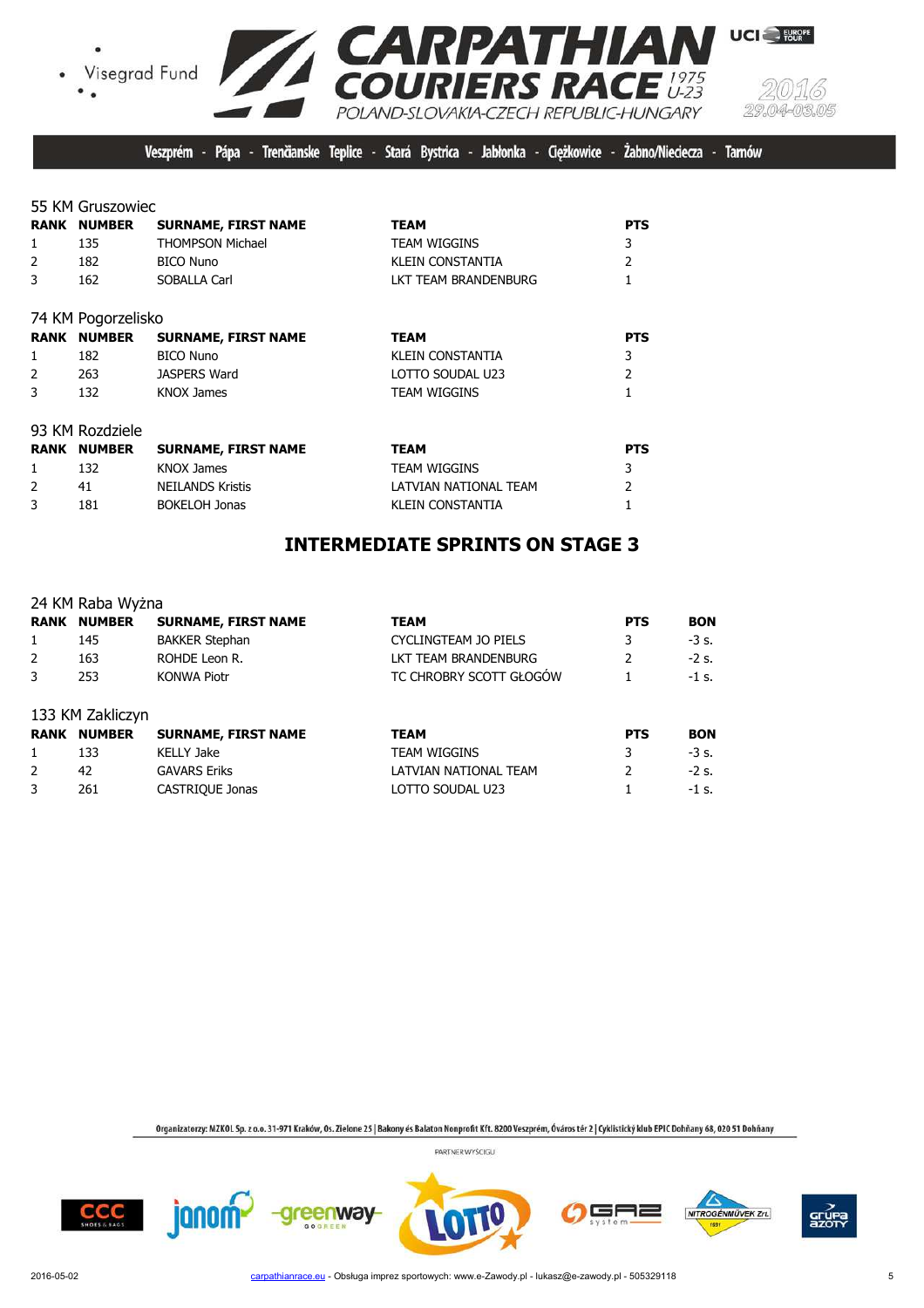

Veszprém - Pápa - Trenčianske Teplice - Stará Bystrica - Jabłonka - Ciężkowice - Żabno/Nieciecza - Tarnów

# **INDIVIDUAL GENERAL CLASSIFICATION AFTER STAGE 3 - LOTTO**

#### DISTANCE OF STAGE KM: 430.00 **AVERAGE SPEED: 43.25 km/h**

 $\bullet$ 

| <b>RANK NO</b> |     | <b>UCI CODE</b> | <b>SURNAME, FIRST NAME</b> | <b>TEAM</b>                  | <b>TIME</b> | DIFF.   |
|----------------|-----|-----------------|----------------------------|------------------------------|-------------|---------|
| 1              | 185 | NZL19940123     | <b>SCHREURS Hamish</b>     | <b>KLEIN CONSTANTIA</b>      | 09:56:33    |         |
| $\overline{2}$ | 145 | NED19940417     | <b>BAKKER Stephan</b>      | CYCLINGTEAM JO PIELS         | 09:56:39    | $+6$    |
| 3              | 94  | POL19951004     | PALUTA Michał              | CCC SPRANDI POLKOWICE        | 09:56:44    | $+11$   |
| 4              | 161 | GER19971022     | *KANTER Max                | LKT TEAM BRANDENBURG         | 09:56:46    | $+13$   |
| 5              | 121 | AUT19940116     | <b>BOSMAN Patrick</b>      | TIROL CYCLING TEAM           | 09:56:53    | $+20$   |
| 6              | 41  | LAT19940818     | <b>NEILANDS Kristis</b>    | LATVIAN NATIONAL TEAM        | 09:56:55    | $+22$   |
| 7              | 183 | ESP19950107     | <b>MAS Enric</b>           | <b>KLEIN CONSTANTIA</b>      | 09:56:56    | $+23$   |
| 8              | 261 | BEL19970113     | *CASTRIQUE Jonas           | LOTTO SOUDAL U23             | 09:56:56    | $+23$   |
| 9              | 163 | GER19950510     | ROHDE Leon R.              | LKT TEAM BRANDENBURG         | 09:56:58    | $+25$   |
| 10             | 82  | RUS19961207     | *KURIANOV Stepan           | RUSSIAN NATIONAL TEAM        | 09:56:59    | $+26$   |
| 11             | 253 | POL19950215     | <b>KONWA Piotr</b>         | TC CHROBRY SCOTT GŁOGÓW      | 09:57:00    | $+27$   |
| 12             | 123 | AUT19940514     | SCHONBERGER Sebastian      | TIROL CYCLING TEAM           | 09:57:00    | $+27$   |
| 13             | 31  | CZE19941117     | <b>KUKRLE Michael</b>      | CZECH REPUBLIC NATIONAL TEAM | 09:57:00    | $+27$   |
| 14             | 141 | NED19951212     | JANSSEN Adriaan            | CYCLINGTEAM JO PIELS         | 09:57:01    | $+28$   |
| 15             | 154 | BEL19950717     | <b>MERTZ Remy</b>          | COLOR CODE - ARDEN'BEEF U23  | 09:57:01    | $+28$   |
| 16             | 132 | GBR19951104     | <b>KNOX James</b>          | TEAM WIGGINS                 | 09:57:02    | $+29$   |
| 17             | 114 | KAZ19961228     | *NATAROV Yuriy             | <b>ASTANA CITY</b>           | 09:57:02    | $+29$   |
| 18             | 81  | RUS19960926     | *CHERKASOV Nikolay         | RUSSIAN NATIONAL TEAM        | 09:57:03    | $+30$   |
| 19             | 263 | BEL19970630     | *JASPERS Ward              | LOTTO SOUDAL U23             | 09:57:04    | $+31$   |
| 20             | 15  | SVK19940210     | <b>MALOVEC Lubos</b>       | SLOVAKIAN NATIONAL TEAM      | 09:57:04    | $+31$   |
| 21             | 84  | RUS19970224     | *RIKUNOV Petr              | RUSSIAN NATIONAL TEAM        | 09:57:04    | $+31$   |
| 22             | 264 | BEL19970617     | *VANHOUCKE Harm            | LOTTO SOUDAL U23             | 09:57:04    | $+31$   |
| 23             | 122 | AUT19961002     | *BRKIC Benjamin            | TIROL CYCLING TEAM           | 09:57:06    | $+33$   |
| 24             | 124 | AUT19940922     | <b>PAULUS Dennis</b>       | <b>TIROL CYCLING TEAM</b>    | 09:57:07    | $+34$   |
| 25             | 301 | POL19940105     | <b>REKITA Szymon</b>       | ALTOPACK-EPPELA-COPPI LUNATA | 09:57:07    | $+34$   |
| 26             | 225 | CZE19950713     | SEKANINA Adam              | <b>FAVORIT BRNO</b>          | 09:57:07    | $+34$   |
| 27             | 193 | UKR19960216     | *MALEEV Timur              | ISD JORBI CONTINENTAL TEAM   | 09:57:07    | $+34$   |
| 28             | 273 | POL19960525     | *GÓRECKI Patryk            | POGOŃ MOSTOSTAL PUŁAWY       | 09:57:08    | $+35$   |
| 29             | 215 | ITA19960711     | *PERNIGO Matteo            | LIFE TEAM                    | 09:57:08    | $+35$   |
| 30             | 262 | BEL19970502     | *VERWILST Aaron            | LOTTO SOUDAL U23             | 09:57:10    | $+37$   |
| 31             | 131 | GBR19940226     | <b>PEARSON Daniel</b>      | TEAM WIGGINS                 | 09:57:10    | $+37$   |
| 32             | 151 | BEL19970720     | *MORTIER Julien            | COLOR CODE - ARDEN'BEEF U23  | 09:57:11    | $+38$   |
| 33             | 291 | POL19961008     | *ZŁOTOWICZ Patryk          | TKK PACIFIC TORUŃ            | 09:57:17    | $+44$   |
| 34             | 304 | ITA19940121     | TORTOMASI Leonardo         | ALTOPACK-EPPELA-COPPI LUNATA | 09:57:17    | $+44$   |
| 35             | 321 | SRB19940309     | <b>BORISAVLJEVIC Milos</b> | TEAM METALAC OUICK           | 09:57:18    | $+45$   |
| 36             | 112 | KAZ19940625     | LUCHSHENKO Sergey          | <b>ASTANA CITY</b>           | 09:57:19    | $+46$   |
| 37             | 95  | POL19940715     | STOSZ Patryk               | CCC SPRANDI POLKOWICE        | 09:57:34    | $+1:01$ |
| 38             | 153 | BEL19960521     | *TAMINIAUX Lionel          | COLOR CODE - ARDEN'BEEF U23  | 09:57:44    | $+1:11$ |
| 39             | 101 | NOR19941009     | EIKELAND Ken-Levi          | TEAM FIXIT.NO                | 09:57:48    | $+1:15$ |
| 40             | 125 | AUT19950121     | <b>WACHTER Alexander</b>   | TIROL CYCLING TEAM           | 09:57:49    | $+1:16$ |
| 41             | 53  | BLR19960609     | *KARALIOK Yauheni          | BELARUSSIAN NATIONAL TEAM    | 09:57:50    | $+1:17$ |
| 42             | 171 | SVK19960130     | *BELLAN Juraj              | DUKLA BANSKA BYSTRICA        | 09:57:54    | $+1:21$ |
| 43             | 232 | POL19940327     | SYKAŁA Wojciech            | TARNOVIA TARNOWO PODGÓRNE    | 09:57:55    | $+1:22$ |
| 44             | 231 | POL19951124     | PAWLAK Tobiasz             | TARNOVIA TARNOWO PODGÓRNE    | 09:57:55    | $+1:22$ |
| 45             | 302 | ITA19941128     | <b>ALBAN Matteo</b>        | ALTOPACK-EPPELA-COPPI LUNATA | 09:57:56    | $+1:23$ |
| 46             | 143 | NED19940321     | DE KLEIJN Arvid            | CYCLINGTEAM JO PIELS         | 09:57:56    | $+1:23$ |

Organizatorzy: MZKOL Sp. z o.o. 31-971 Kraków, Os. Zielone 25 | Bakony és Balaton Nonprofit Kft. 8200 Veszprém, Óváros tér 2 | Cyklistický klub EPIC Dohňany 68, 020 51 Dohňany







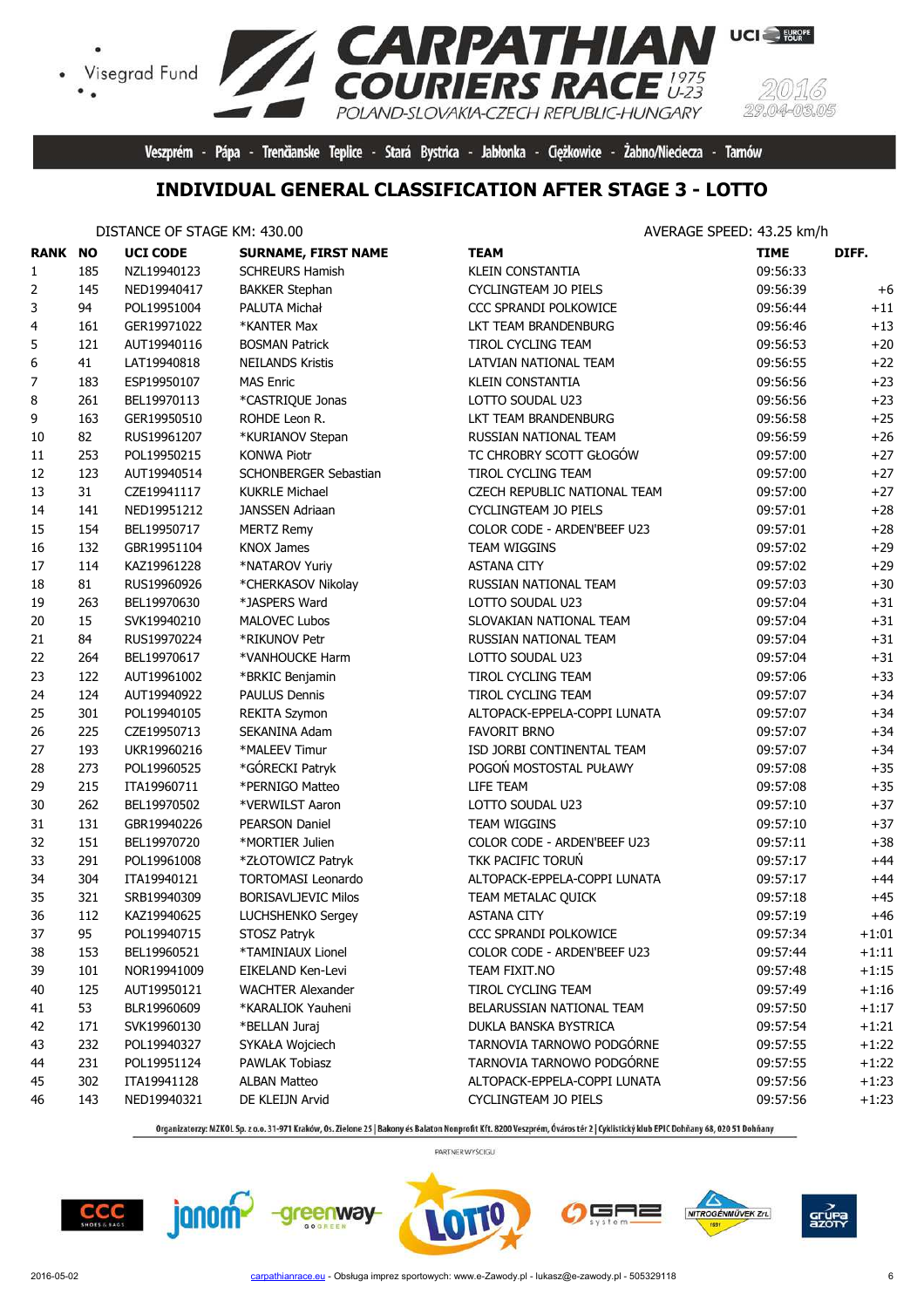

|    |     |             |                          | veszprem - Papa - Irenganske leplice - Stara Bystrica - Jabionka - Lięzkowice - Zabno/Niegecza - larnow |          |         |
|----|-----|-------------|--------------------------|---------------------------------------------------------------------------------------------------------|----------|---------|
| 47 | 85  | RUS19970311 | *BORISOV Aleksandr       | RUSSIAN NATIONAL TEAM                                                                                   | 09:57:59 | $+1:26$ |
| 48 | 111 | KAZ19960306 | *SHTEIN Grigoriy         | <b>ASTANA CITY</b>                                                                                      | 09:57:59 | $+1:26$ |
| 49 | 235 | POL19950311 | KRZYWDA Patryk           | TARNOVIA TARNOWO PODGÓRNE                                                                               | 09:58:00 | $+1:27$ |
| 50 | 251 | POL19940824 | <b>GRABIS Mateusz</b>    | TC CHROBRY SCOTT GŁOGÓW                                                                                 | 09:58:01 | $+1:28$ |
| 51 | 34  | CZE19970516 | *SORM Jiri               | CZECH REPUBLIC NATIONAL TEAM                                                                            | 09:58:01 | $+1:28$ |
| 52 | 294 | POL19971016 | *KUKLEWICZ Karol         | TKK PACIFIC TORUŃ                                                                                       | 09:58:01 | $+1:28$ |
| 53 | 33  | CZE19960127 | *SIPOS Marek             | CZECH REPUBLIC NATIONAL TEAM                                                                            | 09:58:03 | $+1:30$ |
| 54 | 61  | LTU19970226 | *LASINIS Venantas        | LITHUANIAN NATIONAL TEAM                                                                                | 09:58:03 | $+1:30$ |
| 55 | 305 | POL19950604 | SZELĄG Gracjan           | ALTOPACK-EPPELA-COPPI LUNATA                                                                            | 09:58:04 | $+1:31$ |
| 56 | 312 | UKR19950412 | <b>MORUHA Anton</b>      | KYIV REGIONAL TEAM                                                                                      | 09:58:05 | $+1:32$ |
| 57 | 191 | UKR19940202 | KLEPIKOV Ilya            | ISD JORBI CONTINENTAL TEAM                                                                              | 09:58:08 | $+1:35$ |
| 58 | 214 | ITA19960827 | *GARZI Lorenzo           | LIFE TEAM                                                                                               | 09:58:08 | $+1:35$ |
| 59 | 144 | NED19940507 | <b>BOS Maikel</b>        | CYCLINGTEAM JO PIELS                                                                                    | 09:58:09 | $+1:36$ |
| 60 | 71  | UKR19970104 | *SHEVCHUK Taras          | UKRAINIAN NATIONAL TEAM                                                                                 | 09:58:09 | $+1:36$ |
| 61 | 313 | UKR19940518 | KOZACHENKO Serhii        | KYIV REGIONAL TEAM                                                                                      | 09:58:17 | $+1:44$ |
| 62 | 314 | UKR19960910 | *BONDARENKO Pavlo        | KYIV REGIONAL TEAM                                                                                      | 09:58:17 | $+1:44$ |
| 63 | 223 | CZE19950830 | <b>FIALA Petr</b>        | <b>FAVORIT BRNO</b>                                                                                     | 09:58:17 | $+1:44$ |
| 64 | 92  | POL19950217 | <b>BROŻYNA Piotr</b>     | CCC SPRANDI POLKOWICE                                                                                   | 09:58:21 | $+1:48$ |
| 65 | 155 | BEL19940522 | ROBEET Ludovic           | COLOR CODE - ARDEN'BEEF U23                                                                             | 09:58:23 | $+1:50$ |
| 66 | 164 | GER19960307 | *FRAHM Jasper            | LKT TEAM BRANDENBURG                                                                                    | 09:58:28 | $+1:55$ |
| 67 | 93  | POL19960102 | *MAŁECKI Kamil           | CCC SPRANDI POLKOWICE                                                                                   | 09:58:29 | $+1:56$ |
| 68 | 83  | RUS19950124 | KOBERNIAK Evgenii        | RUSSIAN NATIONAL TEAM                                                                                   | 09:58:32 | $+1:59$ |
| 69 | 224 | CZE19951023 | <b>NEUMAN Dominik</b>    | <b>FAVORIT BRNO</b>                                                                                     | 09:58:33 | $+2:00$ |
| 70 | 303 | ITA19960607 | *FUGGIANO Rocco          | ALTOPACK-EPPELA-COPPI LUNATA                                                                            | 09:58:36 | $+2:03$ |
| 71 | 32  | CZE19960924 | *CAMDRA Pavel            | CZECH REPUBLIC NATIONAL TEAM                                                                            | 09:58:39 | $+2:06$ |
| 72 | 135 | GBR19950208 | THOMPSON Michael         | <b>TEAM WIGGINS</b>                                                                                     | 09:58:39 | $+2:06$ |
| 73 | 315 | UKR19970923 | *SOLTASIUK Vladyslaw     | KYIV REGIONAL TEAM                                                                                      | 09:58:58 | $+2:25$ |
| 74 | 311 | UKR19950926 | SHUMILOV Yurii           | KYIV REGIONAL TEAM                                                                                      | 09:59:01 | $+2:28$ |
| 75 | 182 | POR19940703 | <b>BICO Nuno</b>         | <b>KLEIN CONSTANTIA</b>                                                                                 | 09:59:08 | $+2:35$ |
| 76 | 184 | BEL19961224 | *MOLLY Kenny             | <b>KLEIN CONSTANTIA</b>                                                                                 | 09:59:39 | $+3:06$ |
| 77 | 103 | NOR19960606 | *MADSEN Kristoffer       | TEAM FIXIT.NO                                                                                           | 09:59:46 | $+3:13$ |
| 78 | 255 | POL19960506 | *TUREK Kamil             | TC CHROBRY SCOTT GŁOGÓW                                                                                 | 09:59:46 | $+3:13$ |
| 79 | 54  | BLR19950630 | AKHRAMENKA Yauheni       | BELARUSSIAN NATIONAL TEAM                                                                               | 09:59:47 | $+3:14$ |
| 80 | 221 | CZE19940222 | DOLEZEL Radovan          | <b>FAVORIT BRNO</b>                                                                                     | 09:59:48 | $+3:15$ |
| 81 | 192 | UKR19950302 | KREMINSKYI Vladyslav     | ISD JORBI CONTINENTAL TEAM                                                                              | 09:59:50 | $+3:17$ |
| 82 | 323 | SRB19940506 | STEFANOVIC Stefan        | TEAM METALAC QUICK                                                                                      | 09:59:51 | $+3:18$ |
| 83 | 113 | KAZ19970425 | *TSOY Vladimir           | <b>ASTANA CITY</b>                                                                                      | 09:59:52 | $+3:19$ |
| 84 | 211 | ITA19940702 | <b>ACCO Francesco</b>    | LIFE TEAM                                                                                               | 09:59:54 | $+3:21$ |
| 85 | 195 | UKR19960208 | *UDOD Rinat              | ISD JORBI CONTINENTAL TEAM                                                                              | 09:59:59 | $+3:26$ |
| 86 | 202 | HUN19951126 | ROZSA Balazs             | SZUPER BETON                                                                                            | 10:00:00 | $+3:27$ |
| 87 | 165 | GER19951030 | <b>KESSLER Robert</b>    | LKT TEAM BRANDENBURG                                                                                    | 10:00:17 | $+3:44$ |
| 88 | 142 | NED19940623 | <b>VERDICK Gijs</b>      | CYCLINGTEAM JO PIELS                                                                                    | 10:00:21 | $+3:48$ |
| 89 | 213 | ITA19940321 | <b>CARESIA Gianmarco</b> | LIFE TEAM                                                                                               | 10:00:38 | $+4:05$ |
| 90 | 75  | UKR19951105 | POHORELOV Vladyslav      | UKRAINIAN NATIONAL TEAM                                                                                 | 10:00:43 | $+4:10$ |
| 91 | 24  | POL19950805 | <b>KARBOWY Marcin</b>    | POLISH NATIONAL TEAM                                                                                    | 10:00:58 | $+4:25$ |
| 92 | 285 | GER19940616 | <b>CARSTENSEN Lucas</b>  | KED - STEVENS RADTEAM BERLIN                                                                            | 10:00:59 | $+4:26$ |
| 93 | 133 | GBR19950117 | <b>KELLY Jake</b>        | <b>TEAM WIGGINS</b>                                                                                     | 10:01:02 | $+4:29$ |
| 94 | 201 | HUN19960928 | *FILUTAS Viktor          | SZUPER BETON                                                                                            | 10:01:18 | +4:45   |
| 95 | 42  | LAT19970420 | *GAVARS Eriks            | LATVIAN NATIONAL TEAM                                                                                   | 10:01:41 | $+5:08$ |
| 96 | 11  | SVK19941227 | <b>KRAJICEK Matej</b>    | SLOVAKIAN NATIONAL TEAM                                                                                 | 10:02:00 | $+5:27$ |
| 97 | 35  | CZE19971201 | *STIBINGER Matej         | CZECH REPUBLIC NATIONAL TEAM                                                                            | 10:02:16 | $+5:43$ |
|    |     |             |                          |                                                                                                         |          |         |

Organizatorzy: MZKOL Sp. z o.o. 31-971 Kraków, Os. Zielone 25 | Bakony és Balaton Nonprofit Kft. 8200 Veszprém, Óváros tér 2 | Cyklistický klub EPIC Dohňany 68, 020 51 Dohňany

PARTNER WYŚCIGU











(5)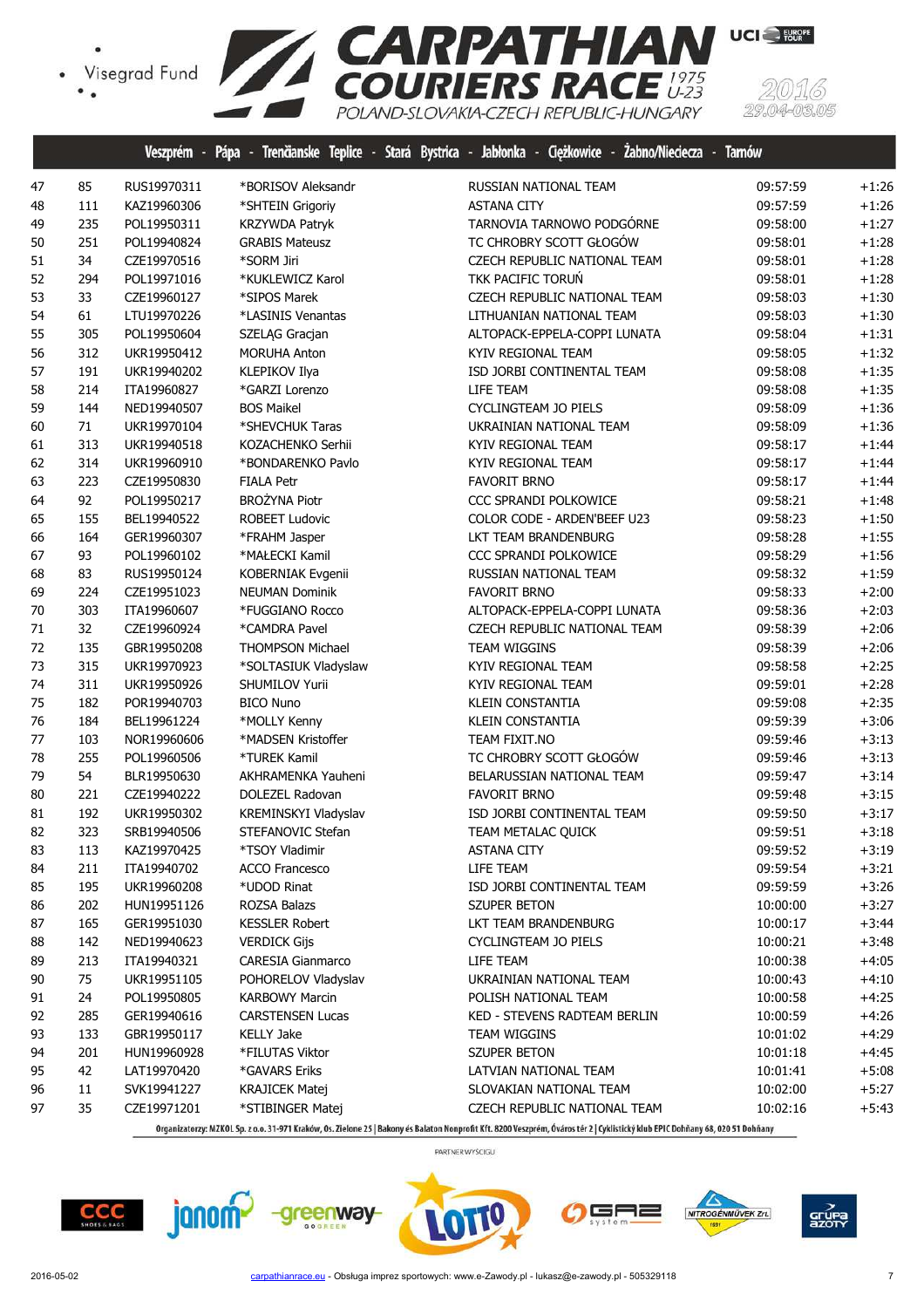

|     |     | Veszprém -  | Trenäanske Teplice - Stará Bystrica -<br>Pápa | Jabłonka - Ciężkowice -<br>Zabno/Nieciecza | <b>Tamów</b> |          |
|-----|-----|-------------|-----------------------------------------------|--------------------------------------------|--------------|----------|
| 98  | 162 | GER19940919 | <b>SOBALLA Carl</b>                           | <b>LKT TEAM BRANDENBURG</b>                | 10:02:23     | $+5:50$  |
| 99  | 72  | UKR19951012 | <b>GLADYSH Roman</b>                          | UKRAINIAN NATIONAL TEAM                    | 10:02:37     | $+6:04$  |
| 100 | 102 | NOR19950819 | <b>OVERLAND Bjornar</b>                       | TEAM FIXIT.NO                              | 10:02:51     | $+6:18$  |
| 101 | 104 | NOR19960716 | *JACOBSEN Andreas                             | TEAM FIXIT.NO                              | 10:03:37     | $+7:04$  |
| 102 | 23  | POL19960127 | *WEWIÓR Dominik                               | POLISH NATIONAL TEAM                       | 10:03:46     | $+7:13$  |
| 103 | 275 | POL19961012 | *ZAWISTOWSKI Kamil                            | POGOŃ MOSTOSTAL PUŁAWY                     | 10:07:59     | $+11:26$ |
| 104 | 45  | LAT19970118 | *RUBENIS Klavs                                | <b>LATVIAN NATIONAL TEAM</b>               | 10:08:02     | $+11:29$ |
| 105 | 134 | GBR19950326 | <b>HALL Luc</b>                               | <b>TEAM WIGGINS</b>                        | 10:09:53     | $+13:20$ |
| 106 | 204 | HUN19960326 | *MORICZ Daniel                                | <b>SZUPER BETON</b>                        | 10:09:54     | $+13:21$ |
| 107 | 152 | NED19950805 | <b>HEMROLLE Johan</b>                         | COLOR CODE - ARDEN'BEEF U23                | 10:11:04     | $+14:31$ |
| 108 | 271 | POL19960125 | *SOLIŃSKI Patryk                              | POGOŃ MOSTOSTAL PUŁAWY                     | 10:11:21     | $+14:48$ |
| 109 | 21  | POL19970824 | *SAJNOK Szymon                                | POLISH NATIONAL TEAM                       | 10:11:28     | $+14:55$ |
| 110 | 274 | POL19950110 | SOLIŃSKI Jakub                                | POGOŃ MOSTOSTAL PUŁAWY                     | 10:11:39     | $+15:06$ |
| 111 | 281 | GER19960416 | *JURSS Malte                                  | <b>KED - STEVENS RADTEAM BERLIN</b>        | 10:11:44     | $+15:11$ |
| 112 | 13  | SVK19960612 | *BASKA Denis                                  | SLOVAKIAN NATIONAL TEAM                    | 10:11:56     | $+15:23$ |
| 113 | 272 | POL19950422 | KASPERKIEWICZ Maciej                          | POGOŃ MOSTOSTAL PUŁAWY                     | 10:12:01     | $+15:28$ |
| 114 | 52  | BLR19940721 | SHEMETAU Mikhail                              | BELARUSSIAN NATIONAL TEAM                  | 10:12:39     | $+16:06$ |
| 115 | 91  | POL19971030 | *BANASZEK Alan                                | CCC SPRANDI POLKOWICE                      | 10:12:48     | $+16:15$ |
| 116 | 233 | POL19960127 | *WIEWIÓR Patryk                               | TARNOVIA TARNOWO PODGÓRNE                  | 10:13:33     | $+17:00$ |
| 117 | 254 | POL19961129 | *NOWICKI Kacper                               | TC CHROBRY SCOTT GŁOGÓW                    | 10:19:19     | $+22:46$ |
| 118 | 44  | LAT19970720 | *RIEKSTINS Matiss                             | <b>LATVIAN NATIONAL TEAM</b>               | 10:19:22     | $+22:49$ |
| 119 | 332 | SRB19970116 | *NIMCEVIC Dario                               | MUGENRACE TEAM PROLOG                      | 10:21:30     | $+24:57$ |
| 120 | 234 | POL19951216 | KORCZYŃSKI Borys                              | TARNOVIA TARNOWO PODGÓRNE                  | 10:21:37     | $+25:04$ |
| 121 | 212 | ITA19950502 | <b>BORDACCHINI Andrea</b>                     | LIFE TEAM                                  | 10:21:51     | $+25:18$ |

## **CLASSIFICATION OF COMPETITORS 19-20 YEARS AFTER STAGE 3 - NITROGENMUVEK**

|                |     | DISTANCE OF STAGE KM: 430.00 |                            | AVERAGE SPEED: 43.23 km/h    |             |         |  |
|----------------|-----|------------------------------|----------------------------|------------------------------|-------------|---------|--|
| <b>RANK NO</b> |     | <b>UCI CODE</b>              | <b>SURNAME, FIRST NAME</b> | <b>TEAM</b>                  | <b>TIME</b> | DIFF.   |  |
| $\mathbf{1}$   | 161 | GER19971022                  | <b>KANTER Max</b>          | LKT TEAM BRANDENBURG         | 09:56:46    |         |  |
| 2              | 261 | BEL19970113                  | CASTRIQUE Jonas            | LOTTO SOUDAL U23             | 09:56:56    | $+10$   |  |
| 3              | 82  | RUS19961207                  | <b>KURIANOV Stepan</b>     | RUSSIAN NATIONAL TEAM        | 09:56:59    | $+13$   |  |
| 4              | 114 | KAZ19961228                  | <b>NATAROV Yuriy</b>       | <b>ASTANA CITY</b>           | 09:57:02    | $+16$   |  |
| 5              | 81  | RUS19960926                  | <b>CHERKASOV Nikolay</b>   | RUSSIAN NATIONAL TEAM        | 09:57:03    | $+17$   |  |
| 6              | 263 | BEL19970630                  | JASPERS Ward               | LOTTO SOUDAL U23             | 09:57:04    | $+18$   |  |
| 7              | 84  | RUS19970224                  | <b>RIKUNOV Petr</b>        | RUSSIAN NATIONAL TEAM        | 09:57:04    | $+18$   |  |
| 8              | 264 | BEL19970617                  | <b>VANHOUCKE Harm</b>      | LOTTO SOUDAL U23             | 09:57:04    | $+18$   |  |
| 9              | 122 | AUT19961002                  | <b>BRKIC Benjamin</b>      | TIROL CYCLING TEAM           | 09:57:06    | $+20$   |  |
| 10             | 193 | UKR19960216                  | <b>MALEEV Timur</b>        | ISD JORBI CONTINENTAL TEAM   | 09:57:07    | $+21$   |  |
| 11             | 273 | POL19960525                  | GÓRECKI Patryk             | POGOŃ MOSTOSTAL PUŁAWY       | 09:57:08    | $+22$   |  |
| 12             | 215 | ITA19960711                  | PERNIGO Matteo             | LIFE TEAM                    | 09:57:08    | $+22$   |  |
| 13             | 262 | BEL19970502                  | <b>VERWILST Aaron</b>      | LOTTO SOUDAL U23             | 09:57:10    | $+24$   |  |
| 14             | 151 | BEL19970720                  | <b>MORTIER Julien</b>      | COLOR CODE - ARDEN'BEEF U23  | 09:57:11    | $+25$   |  |
| 15             | 291 | POL19961008                  | ZŁOTOWICZ Patryk           | TKK PACIFIC TORUŃ            | 09:57:17    | $+31$   |  |
| 16             | 153 | BEL19960521                  | <b>TAMINIAUX Lionel</b>    | COLOR CODE - ARDEN'BEEF U23  | 09:57:44    | $+58$   |  |
| 17             | 53  | BLR19960609                  | KARALIOK Yauheni           | BELARUSSIAN NATIONAL TEAM    | 09:57:50    | $+1:04$ |  |
| 18             | 171 | SVK19960130                  | <b>BELLAN Juraj</b>        | DUKLA BANSKA BYSTRICA        | 09:57:54    | $+1:08$ |  |
| 19             | 85  | RUS19970311                  | <b>BORISOV Aleksandr</b>   | RUSSIAN NATIONAL TEAM        | 09:57:59    | $+1:13$ |  |
| 20             | 111 | KAZ19960306                  | <b>SHTEIN Grigoriy</b>     | <b>ASTANA CITY</b>           | 09:57:59    | $+1:13$ |  |
| 21             | 34  | CZE19970516                  | <b>SORM Jiri</b>           | CZECH REPUBLIC NATIONAL TEAM | 09:58:01    | $+1:15$ |  |
|                |     |                              |                            |                              |             |         |  |

Organizatorzy: MZKOL Sp. z o.o. 31-971 Kraków, Os. Zielone 25 | Bakony és Balaton Nonprofit Kft. 8200 Veszprém, Óváros tér 2 | Cyklistický klub EPIC Dohňany 68, 020 51 Dohňany







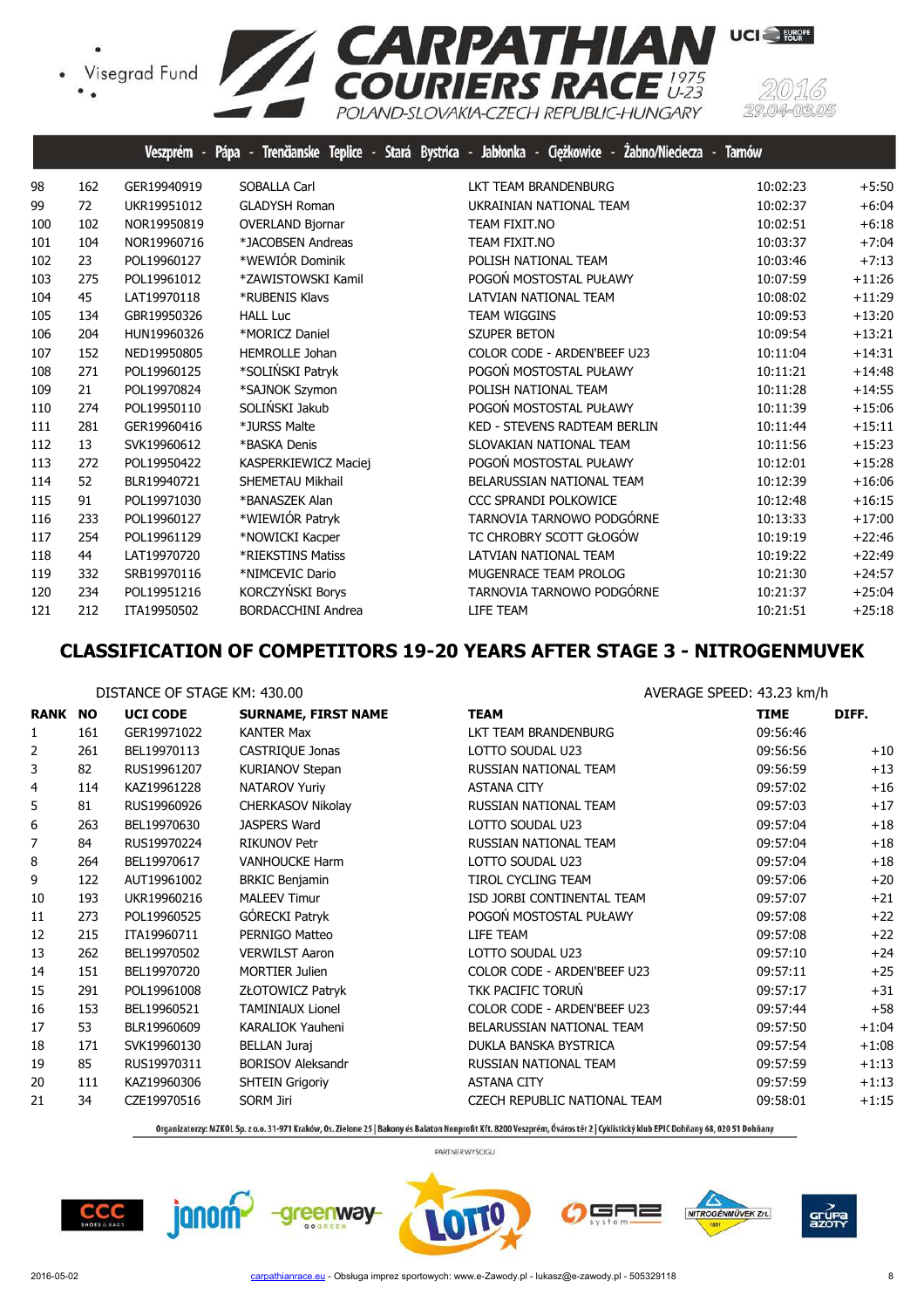

|    |     |             |                          | Veszprém - Pápa - Trencianske Teplice - Stará Bystrica - Jabłonka - Cięzkowice - Zabno/Nieciecza - Tarnow |          |          |
|----|-----|-------------|--------------------------|-----------------------------------------------------------------------------------------------------------|----------|----------|
| 22 | 294 | POL19971016 | <b>KUKLEWICZ Karol</b>   | TKK PACIFIC TORUŃ                                                                                         | 09:58:01 | $+1:15$  |
| 23 | 33  | CZE19960127 | <b>SIPOS Marek</b>       | CZECH REPUBLIC NATIONAL TEAM                                                                              | 09:58:03 | $+1:17$  |
| 24 | 61  | LTU19970226 | <b>LASINIS Venantas</b>  | LITHUANIAN NATIONAL TEAM                                                                                  | 09:58:03 | $+1:17$  |
| 25 | 214 | ITA19960827 | <b>GARZI Lorenzo</b>     | LIFE TEAM                                                                                                 | 09:58:08 | $+1:22$  |
| 26 | 71  | UKR19970104 | <b>SHEVCHUK Taras</b>    | UKRAINIAN NATIONAL TEAM                                                                                   | 09:58:09 | $+1:23$  |
| 27 | 314 | UKR19960910 | <b>BONDARENKO Pavlo</b>  | KYIV REGIONAL TEAM                                                                                        | 09:58:17 | $+1:31$  |
| 28 | 164 | GER19960307 | FRAHM Jasper             | LKT TEAM BRANDENBURG                                                                                      | 09:58:28 | $+1:42$  |
| 29 | 93  | POL19960102 | <b>MAŁECKI Kamil</b>     | CCC SPRANDI POLKOWICE                                                                                     | 09:58:29 | $+1:43$  |
| 30 | 303 | ITA19960607 | <b>FUGGIANO Rocco</b>    | ALTOPACK-EPPELA-COPPI LUNATA                                                                              | 09:58:36 | $+1:50$  |
| 31 | 32  | CZE19960924 | <b>CAMDRA Pavel</b>      | CZECH REPUBLIC NATIONAL TEAM                                                                              | 09:58:39 | $+1:53$  |
| 32 | 315 | UKR19970923 | SOLTASIUK Vladyslaw      | KYIV REGIONAL TEAM                                                                                        | 09:58:58 | $+2:12$  |
| 33 | 184 | BEL19961224 | <b>MOLLY Kenny</b>       | <b>KLEIN CONSTANTIA</b>                                                                                   | 09:59:39 | $+2:53$  |
| 34 | 103 | NOR19960606 | <b>MADSEN Kristoffer</b> | TEAM FIXIT.NO                                                                                             | 09:59:46 | $+3:00$  |
| 35 | 255 | POL19960506 | <b>TUREK Kamil</b>       | TC CHROBRY SCOTT GŁOGÓW                                                                                   | 09:59:46 | $+3:00$  |
| 36 | 113 | KAZ19970425 | <b>TSOY Vladimir</b>     | <b>ASTANA CITY</b>                                                                                        | 09:59:52 | $+3:06$  |
| 37 | 195 | UKR19960208 | <b>UDOD Rinat</b>        | ISD JORBI CONTINENTAL TEAM                                                                                | 09:59:59 | $+3:13$  |
| 38 | 201 | HUN19960928 | <b>FILUTAS Viktor</b>    | <b>SZUPER BETON</b>                                                                                       | 10:01:18 | $+4:32$  |
| 39 | 42  | LAT19970420 | <b>GAVARS Eriks</b>      | LATVIAN NATIONAL TEAM                                                                                     | 10:01:41 | $+4:55$  |
| 40 | 35  | CZE19971201 | STIBINGER Matej          | CZECH REPUBLIC NATIONAL TEAM                                                                              | 10:02:16 | $+5:30$  |
| 41 | 104 | NOR19960716 | <b>JACOBSEN Andreas</b>  | TEAM FIXIT.NO                                                                                             | 10:03:37 | $+6:51$  |
| 42 | 23  | POL19960127 | WEWIÓR Dominik           | POLISH NATIONAL TEAM                                                                                      | 10:03:46 | $+7:00$  |
| 43 | 275 | POL19961012 | ZAWISTOWSKI Kamil        | POGOŃ MOSTOSTAL PUŁAWY                                                                                    | 10:07:59 | $+11:13$ |
| 44 | 45  | LAT19970118 | <b>RUBENIS Klavs</b>     | LATVIAN NATIONAL TEAM                                                                                     | 10:08:02 | $+11:16$ |
| 45 | 204 | HUN19960326 | <b>MORICZ Daniel</b>     | <b>SZUPER BETON</b>                                                                                       | 10:09:54 | $+13:08$ |
| 46 | 271 | POL19960125 | SOLIŃSKI Patryk          | POGOŃ MOSTOSTAL PUŁAWY                                                                                    | 10:11:21 | $+14:35$ |
| 47 | 21  | POL19970824 | SAJNOK Szymon            | POLISH NATIONAL TEAM                                                                                      | 10:11:28 | $+14:42$ |
| 48 | 281 | GER19960416 | <b>JURSS Malte</b>       | KED - STEVENS RADTEAM BERLIN                                                                              | 10:11:44 | $+14:58$ |
| 49 | 13  | SVK19960612 | <b>BASKA Denis</b>       | SLOVAKIAN NATIONAL TEAM                                                                                   | 10:11:56 | $+15:10$ |
| 50 | 91  | POL19971030 | <b>BANASZEK Alan</b>     | CCC SPRANDI POLKOWICE                                                                                     | 10:12:48 | $+16:02$ |
| 51 | 233 | POL19960127 | WIEWIÓR Patryk           | TARNOVIA TARNOWO PODGÓRNE                                                                                 | 10:13:33 | $+16:47$ |
| 52 | 254 | POL19961129 | NOWICKI Kacper           | TC CHROBRY SCOTT GŁOGÓW                                                                                   | 10:19:19 | $+22:33$ |
| 53 | 44  | LAT19970720 | <b>RIEKSTINS Matiss</b>  | LATVIAN NATIONAL TEAM                                                                                     | 10:19:22 | $+22:36$ |
| 54 | 332 | SRB19970116 | NIMCEVIC Dario           | MUGENRACE TEAM PROLOG                                                                                     | 10:21:30 | $+24:44$ |

## **TEAM CLASSIFICATION AFTER STAGE 3 - GRUPA AZOTY**

| RANK | <b>UCI CODE</b> | <b>TEAM</b>                  | <b>COUNTRY</b> | <b>TIME</b> | DIFF.   |
|------|-----------------|------------------------------|----------------|-------------|---------|
| 1    | TIR.            | TIROL CYCLING TEAM           | AUT            | 29:51:00    |         |
| 2    | <b>RUS</b>      | RUSSIAN NATIONAL TEAM        | <b>RUS</b>     | 29:51:06    | +6      |
| 3    | <b>LTS</b>      | LOTTO SOUDAL U23             | <b>BEL</b>     | 29:51:07    | $+7$    |
| 4    | KLC             | <b>KLEIN CONSTANTIA</b>      | <b>CZE</b>     | 29:51:36    | $+36$   |
| 5    | <b>CJP</b>      | CYCLINGTEAM JO PIELS         | <b>NED</b>     | 29:51:44    | $+44$   |
| 6    | <b>CCA</b>      | COLOR CODE - ARDEN'BEEF U23  | <b>BEL</b>     | 29:51:47    | $+47$   |
| 7    | CCC             | CCC SPRANDI POLKOWICE        | <b>POL</b>     | 29:52:11    | $+1:11$ |
| 8    | <b>TSE</b>      | <b>ASTANA CITY</b>           | <b>KAZ</b>     | 29:52:12    | $+1:12$ |
| 9    | <b>ALT</b>      | ALTOPACK-EPPELA-COPPI LUNATA | <b>ITA</b>     | 29:52:16    | $+1:16$ |
| 10   | <b>LKT</b>      | LKT TEAM BRANDENBURG         | <b>GER</b>     | 29:52:20    | $+1:20$ |
| 11   | <b>WGN</b>      | <b>TEAM WIGGINS</b>          | <b>GBR</b>     | 29:52:49    | $+1:49$ |
| 12   | <b>CZE</b>      | CZECH REPUBLIC NATIONAL TEAM | <b>CZE</b>     | 29:53:00    | $+2:00$ |
| 13   | <b>FVB</b>      | <b>FAVORIT BRNO</b>          | <b>CZE</b>     | 29:53:09    | $+2:09$ |

janom -greenway-

Organizatorzy: MZKOL Sp. z o.o. 31-971 Kraków, Os. Zielone 25 | Bakony és Balaton Nonprofit Kft. 8200 Veszprém, Óváros tér 2 | Cyklistický klub EPIC Dohňany 68, 020 51 Dohňany



PARTNER WYŚCIGU





grúp<br>azot

╕═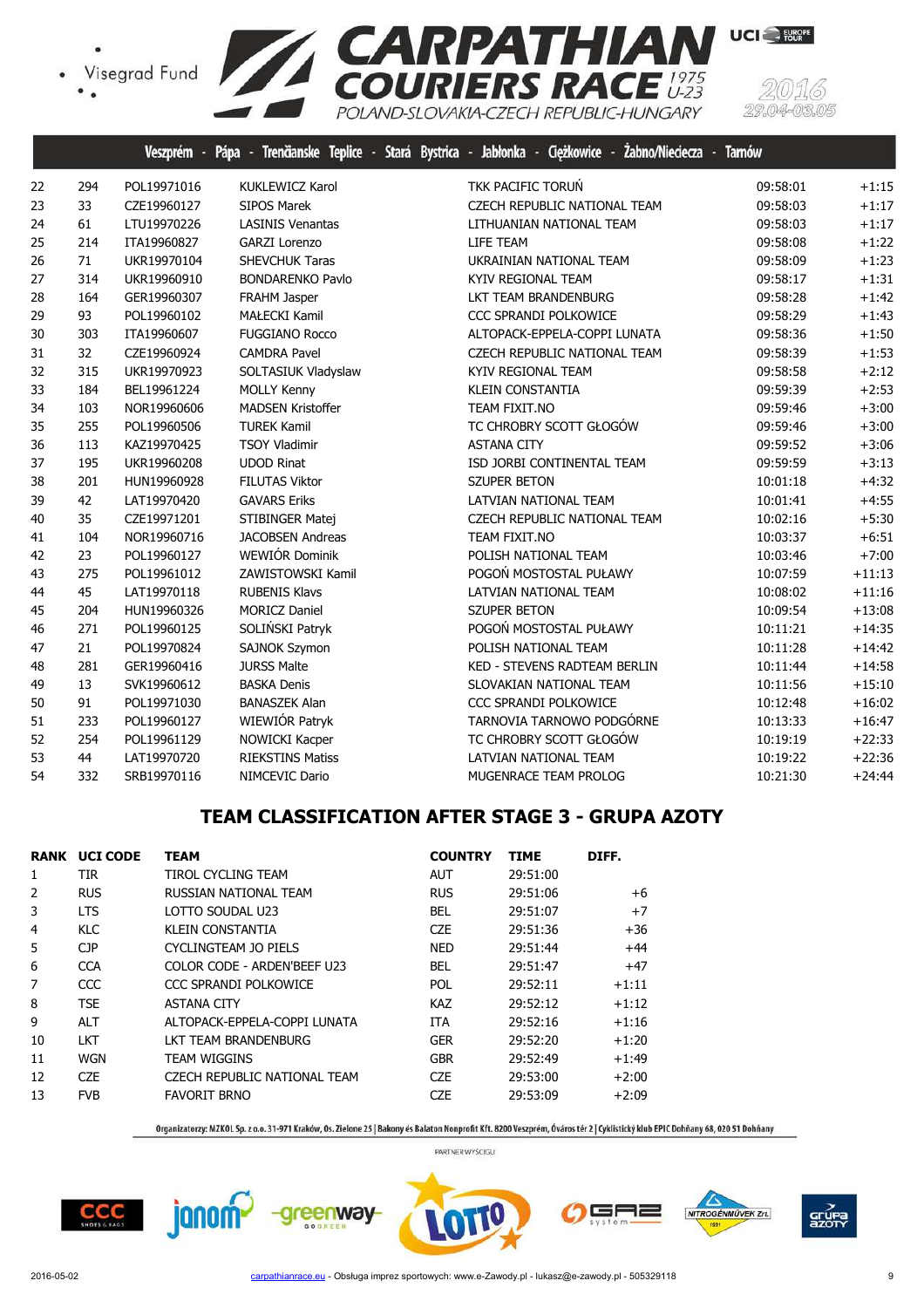



UCI<sup>-</sup>FURPE

Visegrad Fund COURIERS RACE 1975

|    |            | Trenčianske Teplice - Stará Bystrica - Jabłonka - Ciężkowice - Żabno/Nieciecza -<br>Pápa -<br><b>Veszprém</b> |            |          |          | <b>Tarnów</b> |
|----|------------|---------------------------------------------------------------------------------------------------------------|------------|----------|----------|---------------|
| 14 | LFT        | LIFE TEAM                                                                                                     | <b>ITA</b> | 29:53:37 | $+2:37$  |               |
| 15 | <b>TAR</b> | TARNOVIA TARNOWO PODGÓRNE                                                                                     | <b>POL</b> | 29:53:50 | $+2:50$  |               |
| 16 | <b>KYV</b> | KYIV REGIONAL TEAM                                                                                            | <b>UKR</b> | 29:54:16 | $+3:16$  |               |
| 17 | <b>CLG</b> | TC CHROBRY SCOTT GŁOGÓW                                                                                       | <b>POL</b> | 29:54:48 | $+3:48$  |               |
| 18 | <b>ISD</b> | ISD JORBI CONTINENTAL TEAM                                                                                    | <b>UKR</b> | 29:55:05 | $+4:05$  |               |
| 19 | <b>UKR</b> | UKRAINIAN NATIONAL TEAM                                                                                       | <b>UKR</b> | 29:56:50 | $+5:50$  |               |
| 20 | <b>BLR</b> | BELARUSSIAN NATIONAL TEAM                                                                                     | <b>BLR</b> | 29:57:00 | $+6:00$  |               |
| 21 | <b>FIX</b> | TEAM FIXIT.NO                                                                                                 | <b>NOR</b> | 29:57:48 | $+6:48$  |               |
| 22 | POL        | POLISH NATIONAL TEAM                                                                                          | <b>POL</b> | 30:03:56 | $+12:56$ |               |
| 23 | LAT        | LATVIAN NATIONAL TEAM                                                                                         | LAT        | 30:06:39 | $+15:39$ |               |
| 24 | <b>PMP</b> | POGOŃ MOSTOSTAL PUŁAWY                                                                                        | <b>POL</b> | 30:08:42 | $+17:42$ |               |
| 25 | <b>SVK</b> | SLOVAKIAN NATIONAL TEAM                                                                                       | <b>SVK</b> | 30:08:56 | $+17:56$ |               |
| 26 | <b>SZB</b> | SZUPER BETON                                                                                                  | <b>HUN</b> | 30:11:03 | $+20:03$ |               |
|    |            |                                                                                                               |            |          |          |               |

# **CLASSIFICATION BY PLACES AFTER STAGE 3 - GREENWAY**

| <b>RANK NO</b> |     | <b>UCI CODE</b> | <b>SURNAME, FIRST NAME</b> | <b>TEAM</b>                  | <b>PTS</b> |
|----------------|-----|-----------------|----------------------------|------------------------------|------------|
| 1              | 185 | NZL19940123     | <b>SCHREURS Hamish</b>     | <b>KLEIN CONSTANTIA</b>      | 48         |
| 2              | 94  | POL19951004     | PALUTA Michał              | CCC SPRANDI POLKOWICE        | 39         |
| 3              | 161 | GER19971022     | *KANTER Max                | LKT TEAM BRANDENBURG         | 37         |
| 4              | 261 | BEL19970113     | *CASTRIOUE Jonas           | LOTTO SOUDAL U23             | 35         |
| 5              | 41  | LAT19940818     | <b>NEILANDS Kristis</b>    | LATVIAN NATIONAL TEAM        | 32         |
| 6              | 145 | NED19940417     | <b>BAKKER Stephan</b>      | CYCLINGTEAM JO PIELS         | 30         |
| 7              | 121 | AUT19940116     | <b>BOSMAN Patrick</b>      | <b>TIROL CYCLING TEAM</b>    | 30         |
| 8              | 111 | KAZ19960306     | *SHTEIN Grigoriy           | <b>ASTANA CITY</b>           | 27         |
| 9              | 15  | SVK19940210     | <b>MALOVEC Lubos</b>       | SLOVAKIAN NATIONAL TEAM      | 26         |
| 10             | 31  | CZE19941117     | <b>KUKRLE Michael</b>      | CZECH REPUBLIC NATIONAL TEAM | 24         |
| 11             | 273 | POL19960525     | *GÓRECKI Patryk            | POGOŃ MOSTOSTAL PUŁAWY       | 20         |
| 12             | 91  | POL19971030     | *BANASZEK Alan             | CCC SPRANDI POLKOWICE        | 20         |
| 13             | 163 | GER19950510     | ROHDE Leon R.              | LKT TEAM BRANDENBURG         | 19         |
| 14             | 125 | AUT19950121     | <b>WACHTER Alexander</b>   | TIROL CYCLING TEAM           | 19         |
| 15             | 123 | AUT19940514     | SCHONBERGER Sebastian      | TIROL CYCLING TEAM           | 17         |
| 16             | 143 | NED19940321     | DE KLEIJN Arvid            | CYCLINGTEAM JO PIELS         | 17         |
| 17             | 215 | ITA19960711     | *PERNIGO Matteo            | LIFE TEAM                    | 16         |
| 18             | 262 | BEL19970502     | *VERWILST Aaron            | LOTTO SOUDAL U23             | 16         |
| 19             | 151 | BEL19970720     | *MORTIER Julien            | COLOR CODE - ARDEN'BEEF U23  | 15         |
| 20             | 184 | BEL19961224     | *MOLLY Kenny               | <b>KLEIN CONSTANTIA</b>      | 15         |
| 21             | 263 | BEL19970630     | *JASPERS Ward              | LOTTO SOUDAL U23             | 14         |
| 22             | 53  | BLR19960609     | *KARALIOK Yauheni          | BELARUSSIAN NATIONAL TEAM    | 14         |
| 23             | 152 | NED19950805     | HEMROLLE Johan             | COLOR CODE - ARDEN'BEEF U23  | 14         |
| 24             | 154 | BEL19950717     | <b>MERTZ Remy</b>          | COLOR CODE - ARDEN'BEEF U23  | 13         |
| 25             | 231 | POL19951124     | <b>PAWLAK Tobiasz</b>      | TARNOVIA TARNOWO PODGÓRNE    | 10         |
| 26             | 183 | ESP19950107     | <b>MAS Enric</b>           | <b>KLEIN CONSTANTIA</b>      | 9          |
| 27             | 321 | SRB19940309     | <b>BORISAVLJEVIC Milos</b> | TEAM METALAC QUICK           | 9          |
| 28             | 191 | UKR19940202     | KLEPIKOV Ilya              | ISD JORBI CONTINENTAL TEAM   | 9          |
| 29             | 82  | RUS19961207     | *KURIANOV Stepan           | RUSSIAN NATIONAL TEAM        | 8          |
| 30             | 84  | RUS19970224     | *RIKUNOV Petr              | RUSSIAN NATIONAL TEAM        | 7          |
| 31             | 232 | POL19940327     | SYKAŁA Wojciech            | TARNOVIA TARNOWO PODGÓRNE    | 5          |
| 32             | 21  | POL19970824     | *SAJNOK Szymon             | POLISH NATIONAL TEAM         | 4          |
| 33             | 132 | GBR19951104     | <b>KNOX James</b>          | TEAM WIGGINS                 | 3          |

Organizatorzy: MZKOL Sp. z o.o. 31-971 Kraków, Os. Zielone 25 | Bakony és Balaton Nonprofit Kft. 8200 Veszprém, Óváros tér 2 | Cyklistický klub EPIC Dohňany 68, 020 51 Dohňany







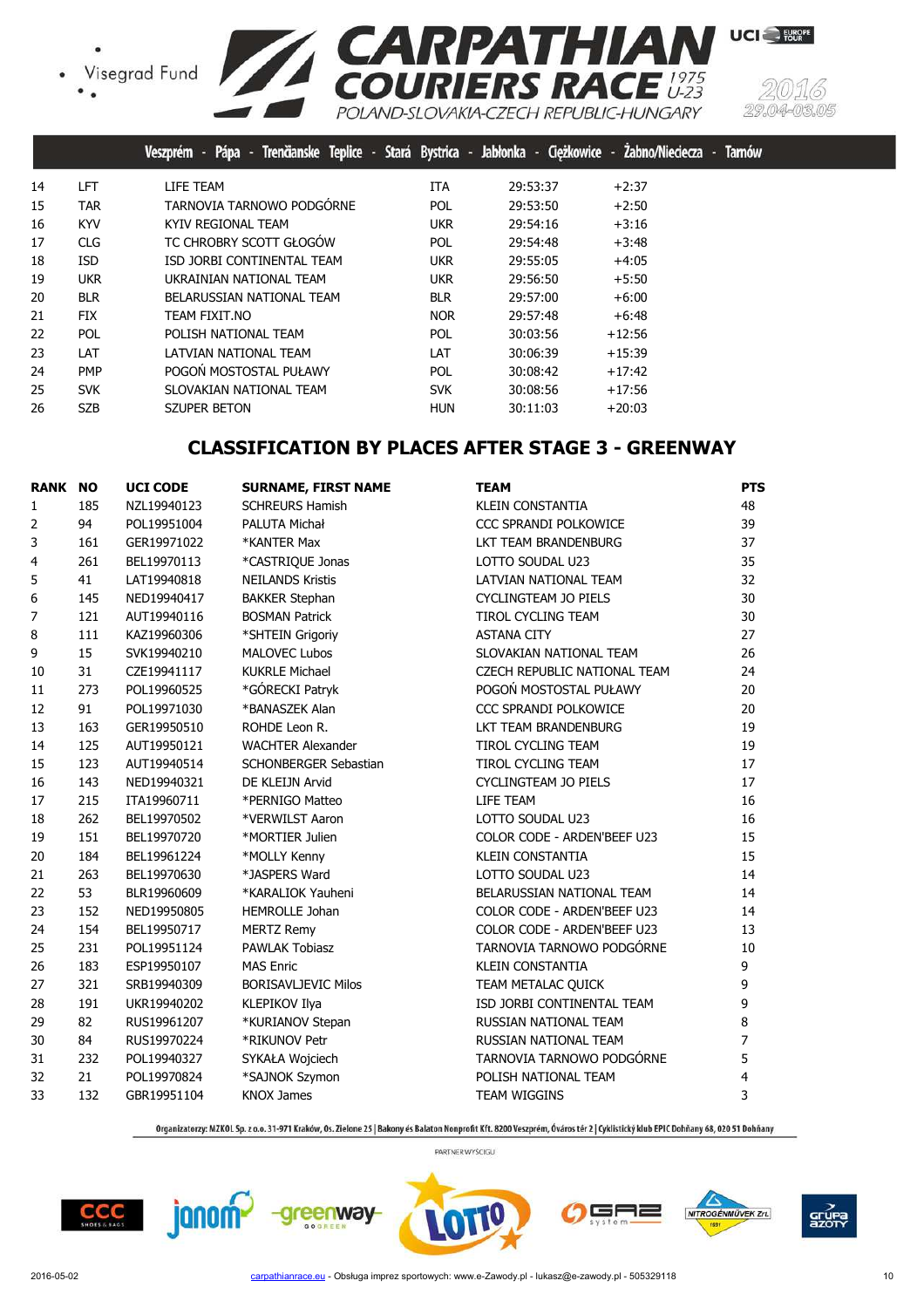• Visegrad Fund



|    |     |              |                    | Veszprém - Pápa - Trenčianske Teplice - Stará Bystrica - Jabłonka - Ciężkowice - Żabno/Nieciecza - Tarnów |  |
|----|-----|--------------|--------------------|-----------------------------------------------------------------------------------------------------------|--|
| 34 | 101 | NOR19941009  | EIKELAND Ken-Levi  | TEAM FIXIT.NO                                                                                             |  |
| 35 | 85  | RUS19970311  | *BORISOV Aleksandr | RUSSIAN NATIONAL TEAM                                                                                     |  |
| 36 | 302 | ITA19941128  | ALBAN Matteo       | ALTOPACK-EPPELA-COPPI LUNATA                                                                              |  |
| 37 | 253 | POI 19950215 | <b>KONWA Piotr</b> | TC CHROBRY SCOTT GŁOGÓW                                                                                   |  |

# **MOUNTAINS CLASSIFICATION AFTER STAGE 3 - CCC**

| <b>RANK</b>    | <b>NO</b> | <b>UCI CODE</b> | <b>SURNAME, FIRST NAME</b> | <b>TEAM</b>                  | <b>PTS</b> |
|----------------|-----------|-----------------|----------------------------|------------------------------|------------|
| 1              | 132       | GBR19951104     | KNOX James                 | <b>TEAM WIGGINS</b>          | 11         |
| $\overline{2}$ | 83        | RUS19950124     | KOBERNIAK Evgenii          | RUSSIAN NATIONAL TEAM        | 10         |
| 3              | 183       | ESP19950107     | <b>MAS Enric</b>           | <b>KLEIN CONSTANTIA</b>      | 6          |
| 4              | 182       | POR19940703     | <b>BICO Nuno</b>           | KLEIN CONSTANTIA             | 5          |
| 5              | 304       | ITA19940121     | <b>TORTOMASI Leonardo</b>  | ALTOPACK-EPPELA-COPPI LUNATA | 4          |
| 6              | 41        | LAT19940818     | <b>NEILANDS Kristis</b>    | LATVIAN NATIONAL TEAM        | 4          |
| 7              | 135       | GBR19950208     | <b>THOMPSON Michael</b>    | <b>TEAM WIGGINS</b>          |            |
| 8              | 185       | NZL19940123     | <b>SCHREURS Hamish</b>     | <b>KLEIN CONSTANTIA</b>      |            |
| 9              | 263       | BEL19970630     | *JASPERS Ward              | LOTTO SOUDAL U23             |            |
| 10             | 232       | POL19940327     | SYKAŁA Wojciech            | TARNOVIA TARNOWO PODGÓRNE    |            |
| 11             | 301       | POL19940105     | <b>REKITA Szymon</b>       | ALTOPACK-EPPELA-COPPI LUNATA |            |
| 12             | 131       | GBR19940226     | <b>PEARSON Daniel</b>      | <b>TEAM WIGGINS</b>          |            |
| 13             | 302       | ITA19941128     | <b>ALBAN Matteo</b>        | ALTOPACK-EPPELA-COPPI LUNATA |            |
| 14             | 162       | GER19940919     | <b>SOBALLA Carl</b>        | LKT TEAM BRANDENBURG         |            |

# **CLASSIFICATION BY POINTS AFTER STAGE 3 - JANOM**

| <b>RANK</b>    | <b>NO</b> | <b>UCI CODE</b> | <b>SURNAME, FIRST NAME</b> | <b>TEAM</b>                 | <b>PTS</b> |
|----------------|-----------|-----------------|----------------------------|-----------------------------|------------|
| 1              | 145       | NED19940417     | <b>BAKKER Stephan</b>      | CYCLINGTEAM JO PIELS        | 10         |
| $\overline{2}$ | 185       | NZL19940123     | <b>SCHREURS Hamish</b>     | <b>KLEIN CONSTANTIA</b>     | 5.         |
| 3              | 95        | POL19940715     | STOSZ Patryk               | CCC SPRANDI POLKOWICE       | 4          |
| 4              | 133       | GBR19950117     | KELLY Jake                 | <b>TEAM WIGGINS</b>         |            |
| 5              | 163       | GER19950510     | ROHDE Leon R.              | LKT TEAM BRANDENBURG        |            |
| 6              | 123       | AUT19940514     | SCHONBERGER Sebastian      | <b>TIROL CYCLING TEAM</b>   |            |
| 7              | 114       | KAZ19961228     | *NATAROV Yuriy             | <b>ASTANA CITY</b>          |            |
| 8              | 153       | BEL19960521     | *TAMINIAUX Lionel          | COLOR CODE - ARDEN'BEEF U23 |            |
| 9              | 125       | AUT19950121     | <b>WACHTER Alexander</b>   | TIROL CYCLING TEAM          |            |
| 10             | 42        | LAT19970420     | *GAVARS Eriks              | LATVIAN NATIONAL TEAM       |            |
| 11             | 94        | POL19951004     | PALUTA Michał              | CCC SPRANDI POLKOWICE       |            |
| 12             | 261       | BEL19970113     | *CASTRIOUE Jonas           | LOTTO SOUDAL U23            |            |
| 13             | 253       | POL19950215     | <b>KONWA Piotr</b>         | TC CHROBRY SCOTT GŁOGÓW     |            |
| 14             | 132       | GBR19951104     | <b>KNOX James</b>          | <b>TEAM WIGGINS</b>         |            |

## **CLASSIFICATION OF THE ADVANCING AFTER STAGE 3 - GAZ-SYSTEM**

| <b>RANK NO</b> |     | <b>UCI CODE</b> | <b>SURNAME, FIRST NAME</b> | <b>TEAM</b>                  | <b>STAGE 1</b> | <b>AFTER STAGE 3</b> | DIFF. |
|----------------|-----|-----------------|----------------------------|------------------------------|----------------|----------------------|-------|
|                | 321 | SRB19940309     | <b>BORISAVLJEVIC Milos</b> | TEAM METALAC QUICK           | 102            | 35                   | 67    |
| 2              | 112 | KAZ19940625     | LUCHSHENKO Sergey          | <b>ASTANA CITY</b>           | 103            | 36                   | 67    |
| 3              | 291 | POL19961008     | *ZŁOTOWICZ Patryk          | TKK PACIFIC TORUŃ            | 96             | 33                   | 63    |
| 4              | 304 | ITA19940121     | <b>TORTOMASI Leonardo</b>  | ALTOPACK-EPPELA-COPPI LUNATA | 97             | 34                   | 63    |
| 5.             | 92  | POL19950217     | <b>BROŻYNA Piotr</b>       | CCC SPRANDI POLKOWICE        | 126            | 64                   | 62    |
| 6              | 224 | CZF19951023     | <b>NEUMAN Dominik</b>      | <b>FAVORIT BRNO</b>          | 129            | 69                   | 60    |
|                |     |                 |                            |                              |                |                      |       |

Organizatorzy: MZKOL Sp. z o.o. 31-971 Kraków, Os. Zielone 25 | Bakony és Balaton Nonprofit Kft. 8200 Veszprém, Óváros tér 2 | Cyklistický klub EPIC Dohňany 68, 020 51 Dohňany

PARTNER WYŚCIGU

╕╒

NITROGÉNMŰVEK Zrt.

**CCC** 



grut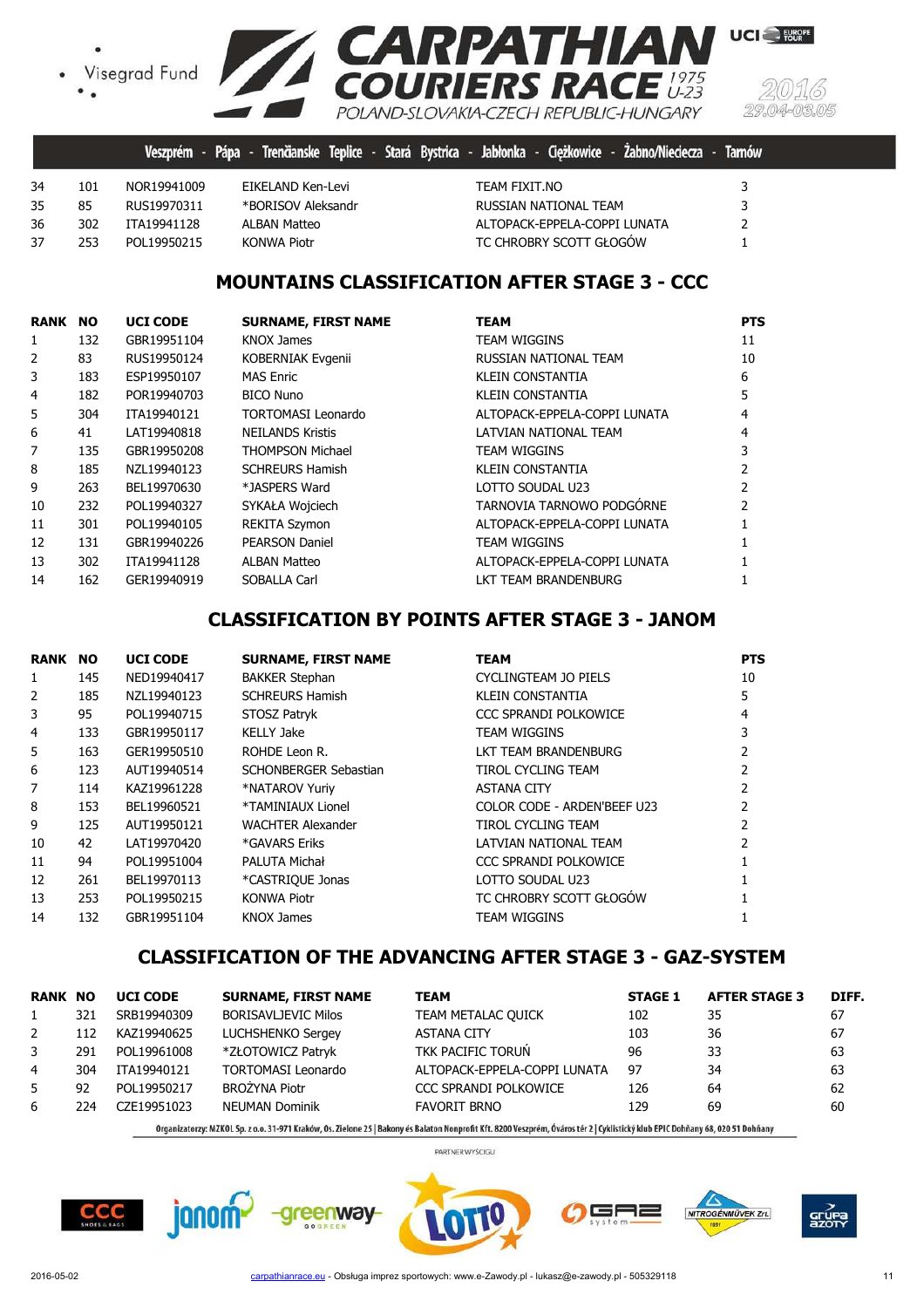

|    |     | veszprem    | rapa<br>х,                | - Trenganske Teplice - Stara Bystrica - Jabionka - Ciężkowice | <b>Labno/Niedecza - larnow</b> |     |    |
|----|-----|-------------|---------------------------|---------------------------------------------------------------|--------------------------------|-----|----|
| 7  | 315 | UKR19970923 | *SOLTASIUK Vladyslaw      | KYIV REGIONAL TEAM                                            | 132                            | 73  | 59 |
| 8  | 311 | UKR19950926 | SHUMILOV Yurii            | KYIV REGIONAL TEAM                                            | 133                            | 74  | 59 |
| 9  | 75  | UKR19951105 | POHORELOV Vladyslav       | UKRAINIAN NATIONAL TEAM                                       | 146                            | 90  | 56 |
| 10 | 223 | CZE19950830 | <b>FIALA Petr</b>         | <b>FAVORIT BRNO</b>                                           | 118                            | 63  | 55 |
| 11 | 313 | UKR19940518 | KOZACHENKO Serhii         | KYIV REGIONAL TEAM                                            | 115                            | 61  | 54 |
| 12 | 314 | UKR19960910 | *BONDARENKO Pavlo         | KYIV REGIONAL TEAM                                            | 116                            | 62  | 54 |
| 13 | 213 | ITA19940321 | <b>CARESIA Gianmarco</b>  | LIFE TEAM                                                     | 141                            | 89  | 52 |
| 15 | 182 | POR19940703 | <b>BICO Nuno</b>          | <b>KLEIN CONSTANTIA</b>                                       | 125                            | 75  | 50 |
| 16 | 72  | UKR19951012 | <b>GLADYSH Roman</b>      | UKRAINIAN NATIONAL TEAM                                       | 147                            | 99  | 48 |
| 17 | 151 | BEL19970720 | *MORTIER Julien           | COLOR CODE - ARDEN'BEEF U23                                   | 74                             | 32  | 42 |
| 18 | 131 | GBR19940226 | <b>PEARSON Daniel</b>     | <b>TEAM WIGGINS</b>                                           | 72                             | 31  | 41 |
| 19 | 144 | NED19940507 | <b>BOS Maikel</b>         | CYCLINGTEAM JO PIELS                                          | 100                            | 59  | 41 |
| 20 | 71  | UKR19970104 | *SHEVCHUK Taras           | UKRAINIAN NATIONAL TEAM                                       | 101                            | 60  | 41 |
| 21 | 15  | SVK19940210 | <b>MALOVEC Lubos</b>      | SLOVAKIAN NATIONAL TEAM                                       | 60                             | 20  | 40 |
| 22 | 262 | BEL19970502 | *VERWILST Aaron           | LOTTO SOUDAL U23                                              | 68                             | 30  | 38 |
| 23 | 214 | ITA19960827 | *GARZI Lorenzo            | LIFE TEAM                                                     | 94                             | 58  | 36 |
| 24 | 285 | GER19940616 | <b>CARSTENSEN Lucas</b>   | <b>KED - STEVENS RADTEAM BERLIN</b>                           | 128                            | 92  | 36 |
| 25 | 191 | UKR19940202 | KLEPIKOV Ilya             | ISD JORBI CONTINENTAL TEAM                                    | 91                             | 57  | 34 |
| 26 | 13  | SVK19960612 | *BASKA Denis              | SLOVAKIAN NATIONAL TEAM                                       | 144                            | 112 | 32 |
| 27 | 163 | GER19950510 | ROHDE Leon R.             | LKT TEAM BRANDENBURG                                          | 39                             | 9   | 30 |
| 29 | 312 | UKR19950412 | <b>MORUHA Anton</b>       | KYIV REGIONAL TEAM                                            | 85                             | 56  | 29 |
| 30 | 303 | ITA19960607 | *FUGGIANO Rocco           | ALTOPACK-EPPELA-COPPI LUNATA                                  | 98                             | 70  | 28 |
| 31 | 305 | POL19950604 | SZELĄG Gracjan            | ALTOPACK-EPPELA-COPPI LUNATA                                  | 82                             | 55  | 27 |
| 32 | 41  | LAT19940818 | <b>NEILANDS Kristis</b>   | LATVIAN NATIONAL TEAM                                         | 32                             | 6   | 26 |
| 33 | 61  | LTU19970226 | *LASINIS Venantas         | LITHUANIAN NATIONAL TEAM                                      | 80                             | 54  | 26 |
| 35 | 202 | HUN19951126 | ROZSA Balazs              | <b>SZUPER BETON</b>                                           | 111                            | 86  | 25 |
| 36 | 33  | CZE19960127 | *SIPOS Marek              | CZECH REPUBLIC NATIONAL TEAM                                  | 77                             | 53  | 24 |
| 37 | 123 | AUT19940514 | SCHONBERGER Sebastian     | TIROL CYCLING TEAM                                            | 34                             | 12  | 22 |
| 38 | 273 | POL19960525 | *GÓRECKI Patryk           | POGOŃ MOSTOSTAL PUŁAWY                                        | 50                             | 28  | 22 |
| 39 | 215 | ITA19960711 | *PERNIGO Matteo           | LIFE TEAM                                                     | 51                             | 29  | 22 |
| 40 | 195 | UKR19960208 | *UDOD Rinat               | ISD JORBI CONTINENTAL TEAM                                    | 107                            | 85  | 22 |
| 41 | 212 | ITA19950502 | <b>BORDACCHINI Andrea</b> | LIFE TEAM                                                     | 143                            | 121 | 22 |
| 43 | 294 | POL19971016 | *KUKLEWICZ Karol          | <b>TKK PACIFIC TORUŃ</b>                                      | 73                             | 52  | 21 |
| 44 | 24  | POL19950805 | <b>KARBOWY Marcin</b>     | POLISH NATIONAL TEAM                                          | 112                            | 91  | 21 |
| 45 | 332 | SRB19970116 | *NIMCEVIC Dario           | MUGENRACE TEAM PROLOG                                         | 140                            | 119 | 21 |
| 46 | 251 | POL19940824 | <b>GRABIS Mateusz</b>     | TC CHROBRY SCOTT GŁOGÓW                                       | $70\,$                         | 50  | 20 |
| 47 | 34  | CZE19970516 | *SORM Jiri                | CZECH REPUBLIC NATIONAL TEAM                                  | 71                             | 51  | 20 |
| 48 | 301 | POL19940105 | <b>REKITA Szymon</b>      | ALTOPACK-EPPELA-COPPI LUNATA                                  | 44                             | 25  | 19 |
| 49 | 225 | CZE19950713 | SEKANINA Adam             | <b>FAVORIT BRNO</b>                                           | 45                             | 26  | 19 |
| 50 | 193 | UKR19960216 | *MALEEV Timur             | ISD JORBI CONTINENTAL TEAM                                    | 46                             | 27  | 19 |
| 51 | 234 | POL19951216 | KORCZYŃSKI Borys          | TARNOVIA TARNOWO PODGÓRNE                                     | 139                            | 120 | 19 |
| 52 | 122 | AUT19961002 | *BRKIC Benjamin           | TIROL CYCLING TEAM                                            | 41                             | 23  | 18 |
| 53 | 124 | AUT19940922 | <b>PAULUS Dennis</b>      | TIROL CYCLING TEAM                                            | 42                             | 24  | 18 |
| 54 | 23  | POL19960127 | *WEWIÓR Dominik           | POLISH NATIONAL TEAM                                          | 119                            | 102 | 17 |
| 55 | 83  | RUS19950124 | KOBERNIAK Evgenii         | RUSSIAN NATIONAL TEAM                                         | 84                             | 68  | 16 |
| 57 | 235 | POL19950311 | <b>KRZYWDA Patryk</b>     | TARNOVIA TARNOWO PODGÓRNE                                     | 63                             | 49  | 14 |
| 58 | 275 | POL19961012 | *ZAWISTOWSKI Kamil        | POGOŃ MOSTOSTAL PUŁAWY                                        | 117                            | 103 | 14 |
| 59 | 161 | GER19971022 | *KANTER Max               | LKT TEAM BRANDENBURG                                          | $17\,$                         | 4   | 13 |
| 60 | 35  | CZE19971201 | *STIBINGER Matej          | CZECH REPUBLIC NATIONAL TEAM                                  | 109                            | 97  | 12 |
| 61 | 11  | SVK19941227 | <b>KRAJICEK Matej</b>     | SLOVAKIAN NATIONAL TEAM                                       | 106                            | 96  | 10 |
| 63 | 84  | RUS19970224 | *RIKUNOV Petr             | RUSSIAN NATIONAL TEAM                                         | 30                             | 21  | 9  |
|    |     |             |                           |                                                               |                                |     |    |

Organizatorzy: MZKOL Sp. z o.o. 31-971 Kraków, Os. Zielone 25 | Bakony és Balaton Nonprofit Kft. 8200 Veszprém, Óváros tér 2 | Cyklistický klub EPIC Dohňany 68, 020 51 Dohňany

PARTNER WYŚCIGU











 $-03.05$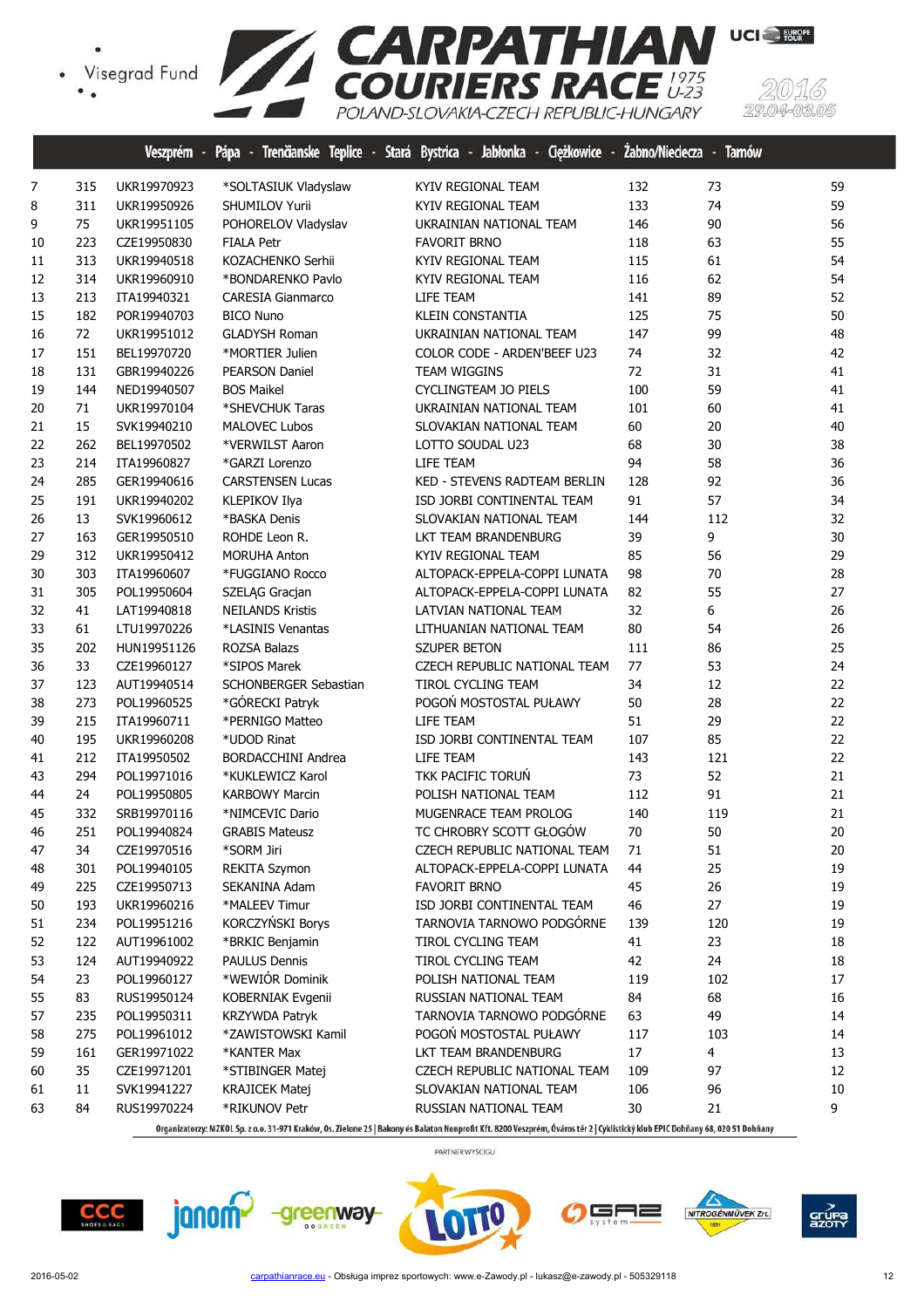Visegrad Fund



|    |     | Veszprém -  |                        | Pápa - Trenčianske Teplice - Stará Bystrica - Jabłonka - Ciężkowice - | Zabno/Nieciecza - | <b>Tarnów</b> |   |
|----|-----|-------------|------------------------|-----------------------------------------------------------------------|-------------------|---------------|---|
| 64 | 264 | BEL19970617 | *VANHOUCKE Harm        | LOTTO SOUDAL U23                                                      | 31                | 22            | 9 |
| 65 | 272 | POL19950422 | KASPERKIEWICZ Maciej   | POGOŃ MOSTOSTAL PUŁAWY                                                | 121               | 113           | 8 |
| 67 | 121 | AUT19940116 | <b>BOSMAN Patrick</b>  | <b>TIROL CYCLING TEAM</b>                                             | 12                | 5             |   |
| 68 | 253 | POL19950215 | <b>KONWA Piotr</b>     | TC CHROBRY SCOTT GŁOGÓW                                               | 18                | 11            |   |
| 69 | 263 | BEL19970630 | *JASPERS Ward          | LOTTO SOUDAL U23                                                      | 26                | 19            |   |
| 70 | 91  | POL19971030 | *BANASZEK Alan         | <b>CCC SPRANDI POLKOWICE</b>                                          | 122               | 115           |   |
| 72 | 81  | RUS19960926 | *CHERKASOV Nikolay     | RUSSIAN NATIONAL TEAM                                                 | 24                | 18            | 6 |
| 73 | 141 | NED19951212 | <b>JANSSEN Adriaan</b> | CYCLINGTEAM JO PIELS                                                  | 19                | 14            |   |
| 74 | 154 | BEL19950717 | <b>MERTZ Remy</b>      | COLOR CODE - ARDEN'BEEF U23                                           | 20                | 15            |   |
| 75 | 132 | GBR19951104 | <b>KNOX James</b>      | TEAM WIGGINS                                                          | 21                | 16            |   |
| 76 | 114 | KAZ19961228 | *NATAROV Yuriy         | <b>ASTANA CITY</b>                                                    | 22                | 17            |   |
| 77 | 211 | ITA19940702 | <b>ACCO Francesco</b>  | LIFE TEAM                                                             | 89                | 84            |   |
| 79 | 111 | KAZ19960306 | *SHTEIN Grigoriy       | <b>ASTANA CITY</b>                                                    | 52                | 48            |   |
| 80 | 82  | RUS19961207 | *KURIANOV Stepan       | RUSSIAN NATIONAL TEAM                                                 | 13                | 10            |   |
| 81 | 31  | CZE19941117 | <b>KUKRLE Michael</b>  | <b>CZECH REPUBLIC NATIONAL TEAM</b>                                   | 16                | 13            |   |
| 83 | 185 | NZL19940123 | <b>SCHREURS Hamish</b> | <b>KLEIN CONSTANTIA</b>                                               | 2                 |               |   |
| 84 | 85  | RUS19970311 | *BORISOV Aleksandr     | RUSSIAN NATIONAL TEAM                                                 | 48                | 47            |   |
|    |     |             |                        |                                                                       |                   |               |   |

# **COMMISSAIRES PANEL COMMUNIQUE**

Due to the crash in the zone of the final 3 kilometers the following riders were credited with time 3:35:42 Riders: No 122 BRKIC Benjamin,AUT19961002,TIROL CYCLING TEAM

No 313 KOZACHENKO Serhii, UKR19940518, KYIV REGIONAL TEAM

# **MEDICAL COMMUNIQUE**

Rider no No 122 BRKIC Benjamin,AUT19961002,TIROL CYCLING TEAM was transported to the hospital

## **ORDER OF TECHNICAL CAR ON STAGE 4**

| OΝ | <b>UCI CODE</b> | <b>TEAM</b>                         |
|----|-----------------|-------------------------------------|
| 1  | KLC             | KI FIN CONSTANTIA                   |
| 2  | CJP.            | CYCLINGTEAM JO PIELS                |
| 3  | CCC             | CCC SPRANDI POI KOWICE              |
| 4  | LKT.            | LKT TEAM BRANDENBURG                |
| 5  | <b>TIR</b>      | TIROL CYCLING TFAM                  |
| 6  | LAT             | LATVIAN NATIONAL TEAM               |
| 7  | <b>LTS</b>      | LOTTO SOUDAL U23                    |
| 8  | <b>RUS</b>      | RUSSIAN NATIONAL TEAM               |
| 9  | CI G            | TC CHROBRY SCOTT GŁOGÓW             |
| 10 | CZE.            | <b>CZECH REPUBLIC NATIONAL TEAM</b> |
| 11 | <b>CCA</b>      | COLOR CODE - ARDEN'BEEE U23         |
| 12 | WGN             | <b>TEAM WIGGINS</b>                 |
| 13 | <b>TSE</b>      | <b>ASTANA CITY</b>                  |
| 14 | <b>SVK</b>      | SLOVAKIAN NATIONAL TEAM             |

Organizatorzy: MZKOL Sp. z o.o. 31-971 Kraków, Os. Zielone 25 | Bakony és Balaton Nonprofit Kft. 8200 Veszprém, Óváros tér 2 | Cyklistický klub EPIC Dohňany 68, 020 51 Dohňany









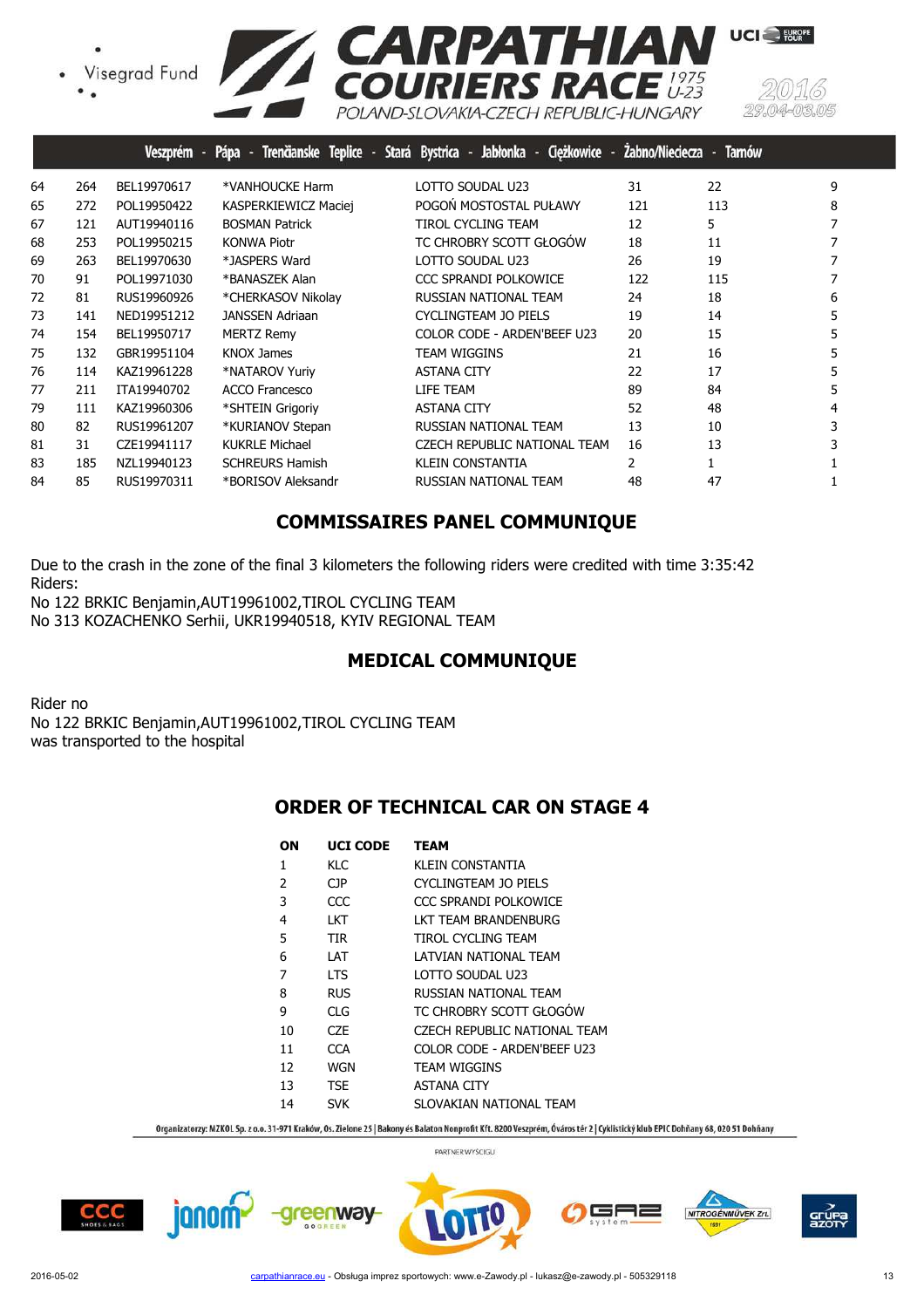Visegrad Fund





UCI<sup>S</sup>

|  |  |    |            |  | Veszprém - Pápa - Trenčianske Teplice - Stará Bystrica - Jabłonka - Ciężkowice - Żabno/Nieciecza - Tarnów |
|--|--|----|------------|--|-----------------------------------------------------------------------------------------------------------|
|  |  | 15 | <b>ALT</b> |  | ALTOPACK-EPPELA-COPPI LUNATA                                                                              |
|  |  | 16 | <b>FVB</b> |  | <b>FAVORIT BRNO</b>                                                                                       |
|  |  | 17 | <b>ISD</b> |  | ISD JORBI CONTINENTAL TEAM                                                                                |
|  |  | 18 | <b>PMP</b> |  | POGOŃ MOSTOSTAL PUŁAWY                                                                                    |
|  |  | 19 | LFT.       |  | LIFE TEAM                                                                                                 |
|  |  | 20 | <b>PAC</b> |  | <b>TKK PACIFIC TORUN</b>                                                                                  |
|  |  | 21 | <b>MEQ</b> |  | TEAM METALAC QUICK                                                                                        |
|  |  | 22 | <b>FIX</b> |  | TEAM FIXIT.NO                                                                                             |
|  |  | 23 | <b>BLR</b> |  | BELARUSSIAN NATIONAL TEAM                                                                                 |
|  |  | 24 | <b>DKB</b> |  | DUKLA BANSKA BYSTRICA                                                                                     |
|  |  | 25 | <b>TAR</b> |  | TARNOVIA TARNOWO PODGÓRNE                                                                                 |
|  |  | 26 | <b>LTU</b> |  | LITHUANIAN NATIONAL TEAM                                                                                  |
|  |  | 27 | <b>KYV</b> |  | KYIV REGIONAL TEAM                                                                                        |
|  |  | 28 | <b>UKR</b> |  | UKRAINIAN NATIONAL TEAM                                                                                   |
|  |  | 29 | <b>SZB</b> |  | <b>SZUPER BETON</b>                                                                                       |
|  |  | 30 | <b>POL</b> |  | POLISH NATIONAL TEAM                                                                                      |
|  |  | 31 | KED        |  | <b>KED - STEVENS RADTEAM BERLIN</b>                                                                       |
|  |  | 32 | <b>MUG</b> |  | MUGENRACE TEAM PROLOG                                                                                     |

# **JERSEY HOLDERS ON STAGE**

#### **Individual general classification - yellow jersey**



#### **SCHREURS Hamish (185) KLEIN CONSTANTIA**

#### **Classification by places – green jersey**



**GREENWAY**

**LOTTO**

**SCHREURS Hamish (185) KLEIN CONSTANTIA** Jersey wearer: **PALUTA Michał (94) CCC SPRANDI POLKOWICE**

Organizatorzy: MZKOL Sp. z o.o. 31-971 Kraków, Os. Zielone 25 | Bakony és Balaton Nonprofit Kft. 8200 Veszprém, Óváros tér 2 | Cyklistický klub EPIC Dohňany 68, 020 51 Dohňany











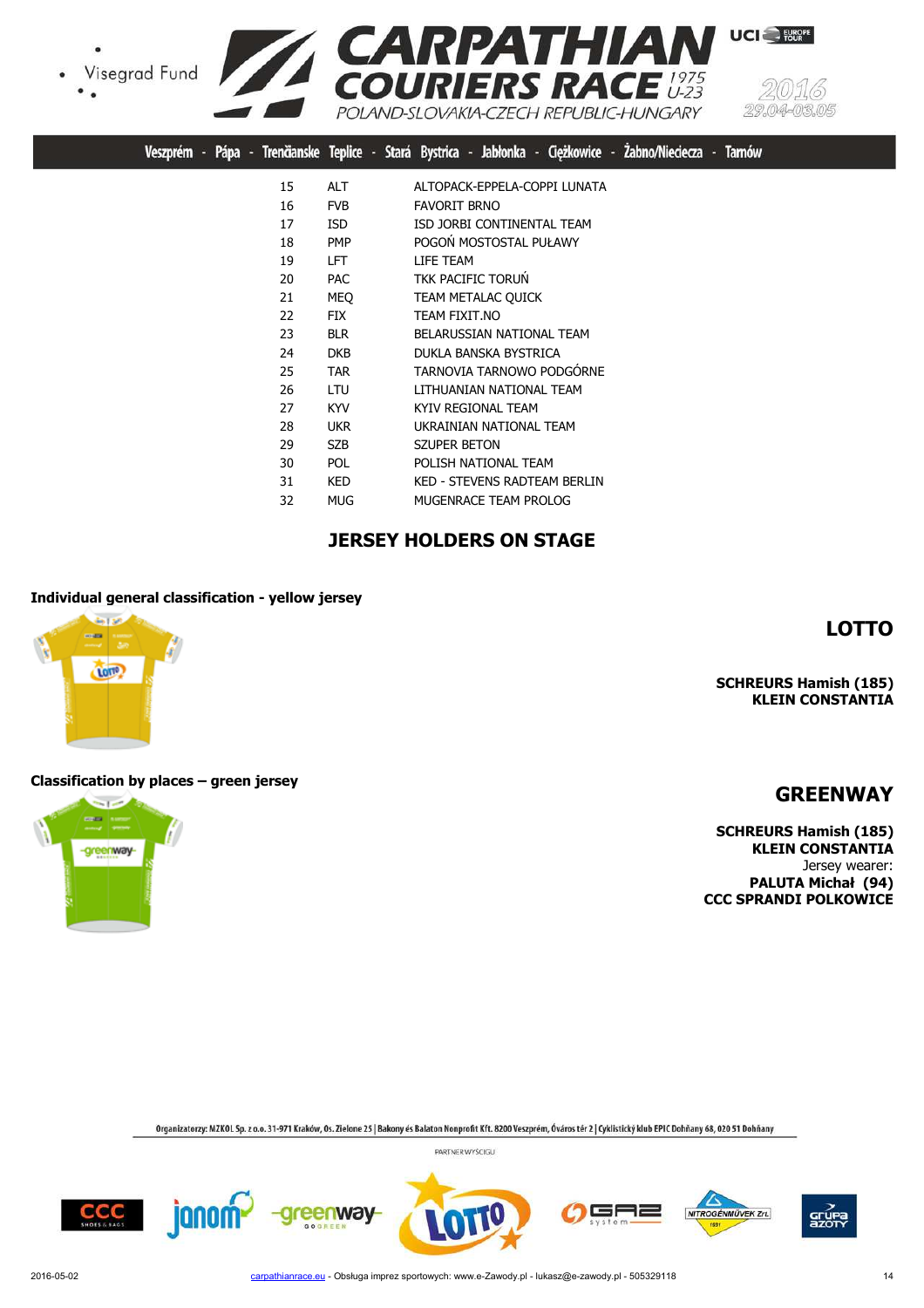

Veszprém - Pápa - Trenčianske Teplice - Stará Bystrica - Jabłonka - Cieżkowice -Żabno/Nieciecza -**Tarnów** 

# **Mountains classification - orange jersey CCC**

ccc

#### **Classification by points - azure jersey**



#### **Classification of competitors 19-20 years - white jersey**



#### **Classification of the advancing - black jersey**



**KNOX James (132)**

**TEAM WIGGINS**

**JANOM**

**BAKKER Stephan (145) CYCLINGTEAM JO PIELS**

## **NITROGENMUVEK**

**KANTER Max (161) LKT TEAM BRANDENBURG**

**GAZ-SYSTEM**

**BORISAVLJEVIC Milos (321) TEAM METALAC QUICK**

Organizatorzy: MZKOL Sp. z o.o. 31-971 Kraków, Os. Zielone 25 | Bakony és Balaton Nonprofit Kft. 8200 Veszprém, Óváros tér 2 | Cyklistický klub EPIC Dohňany 68, 020 51 Dohňany









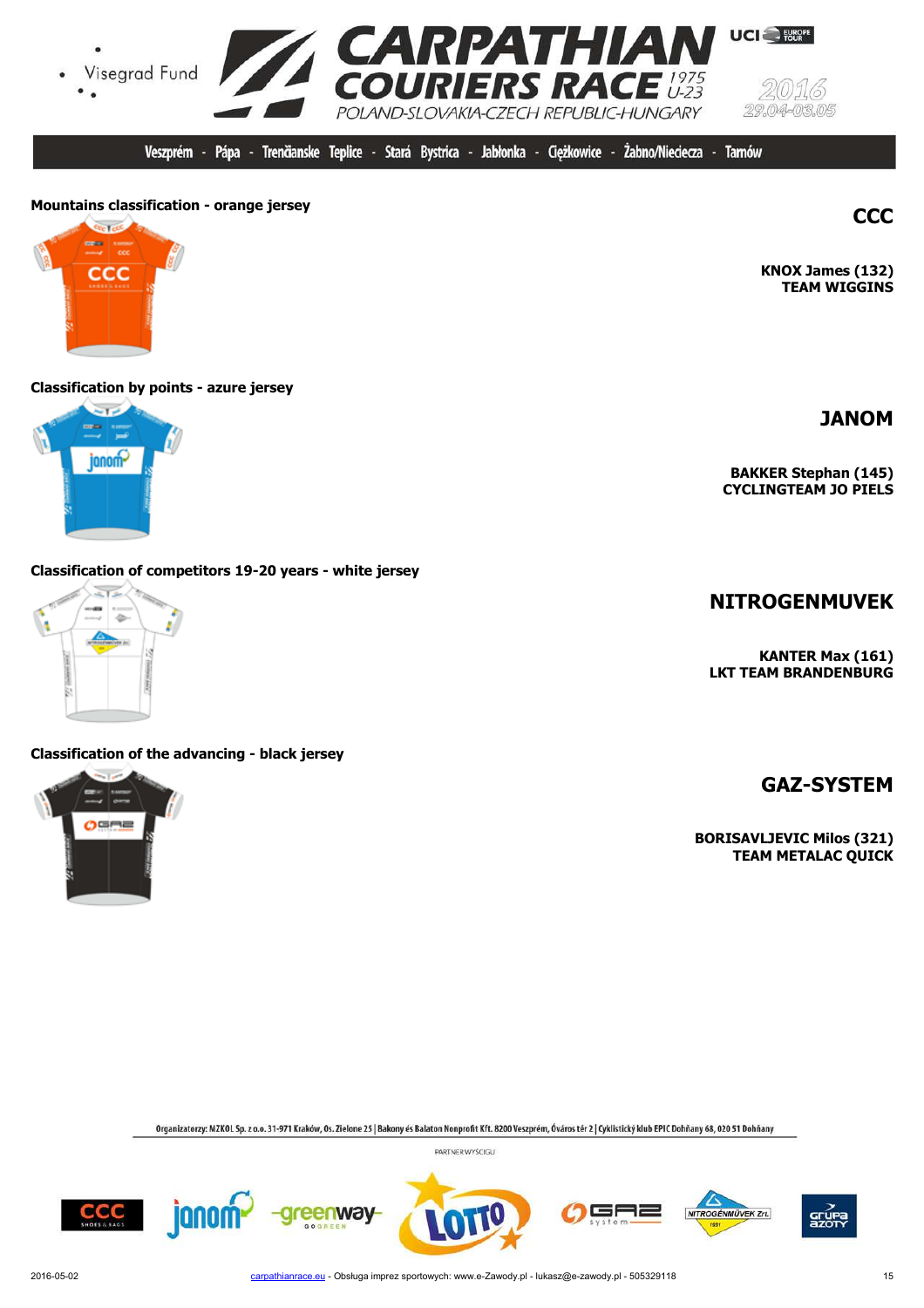

Veszprém - Pápa - Trenčianske Teplice - Stará Bystrica - Jabłonka - Ciężkowice - Żabno/Nieciecza - Tarnów

# **The results are available immediately after the race.**

**Please visit our website http://e-zawody.pl/result-ccr16**

**or scan the code.**



Organizatorzy: MZKOL Sp. z o.o. 31-971 Kraków, Os. Zielone 25 | Bakony és Balaton Nonprofit Kft. 8200 Veszprém, Óváros tér 2 | Cyklistický klub EPIC Dohňany 68, 020 51 Dohňany